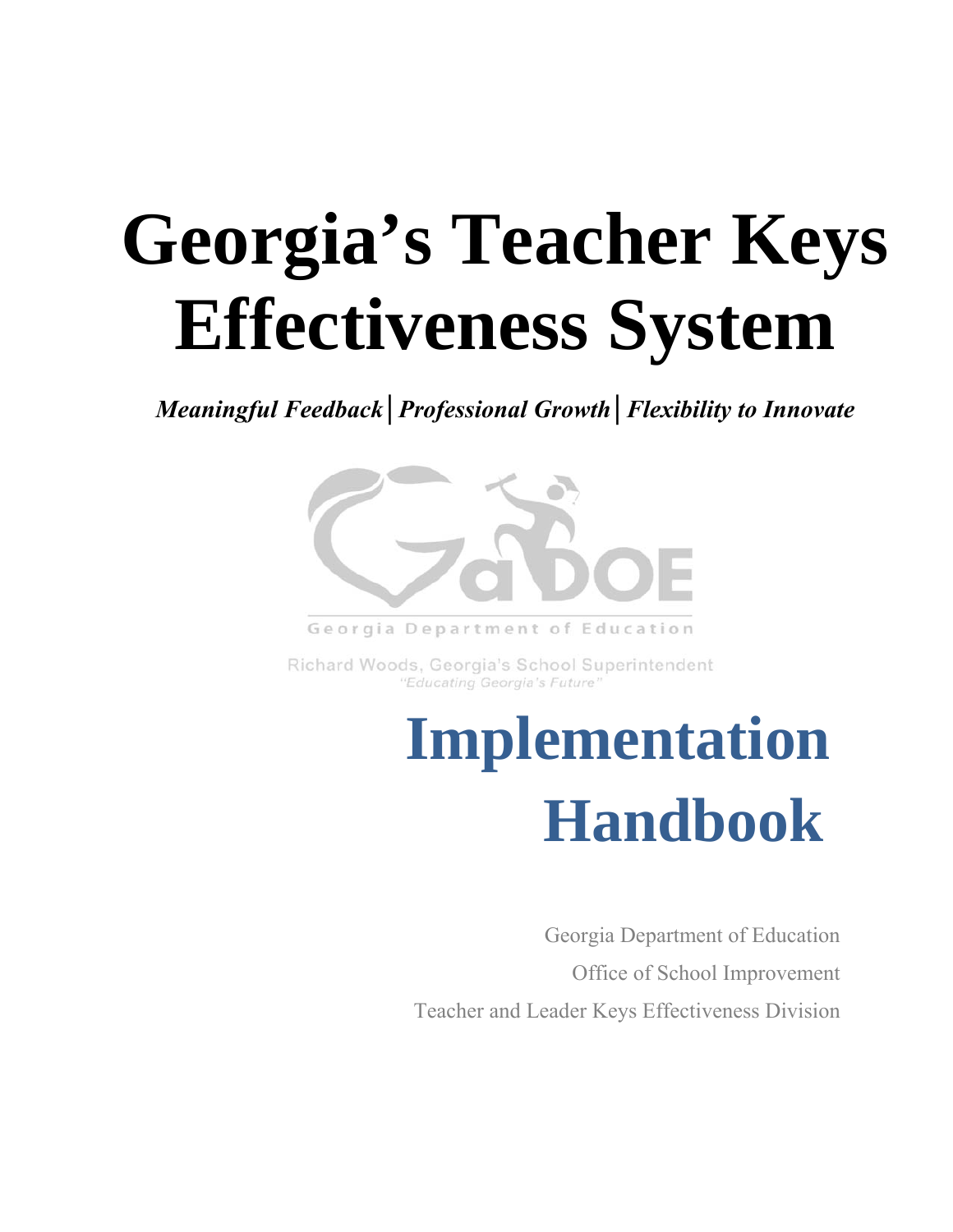## *Acknowledgments*

The Georgia Department of Education's (GaDOE) Teacher Keys Effectiveness System (TKES) Handbook was developed with the thoughtful contributions of the Georgia State Evaluation Steering Committees, each of which focused on one component of the evaluation system. We wish to express our appreciation for their conscientious and insightful efforts.

#### Project Consultant

James H. Stronge, Ph.D. Heritage Professor of Educational Policy, Planning, and Leadership College of William and Mary Williamsburg, Virginia

#### With assistance from:

Virginia Caine Tonneson, Ph.D., College of William and Mary Xianxuan Xu, Ph.D., College of William and Mary Leslie W. Grant, Ph.D., College of William and Mary Lauri M. Leeper, Ph.D., College of William and Mary

## *Teacher Keys Effectiveness System Usage Statement*

The TKES Handbook was developed on behalf of the Georgia Department of Education. School systems are required to use this supporting document for TKES implementation. The materials in this handbook are copyrighted by either the Georgia Department of Education or Dr. James Stronge (© 2011). The materials may not be revised or modified without the express written permission of the applicable copyright holder. Georgia public schools may use these materials without alteration to meet applicable requirements or for educational purposes as long as the materials continue to reflect: "All Rights Reserved."

*The contents of this handbook were developed under a grant from the U. S. Department of Education. However, those contents do not necessarily represent the policy of the U. S. Department of Education, and one should not assume endorsement by the Federal Government.* 

> Richard Woods, Georgia's School Superintendent July 2016 ● Page 2 of 34 All Rights Reserved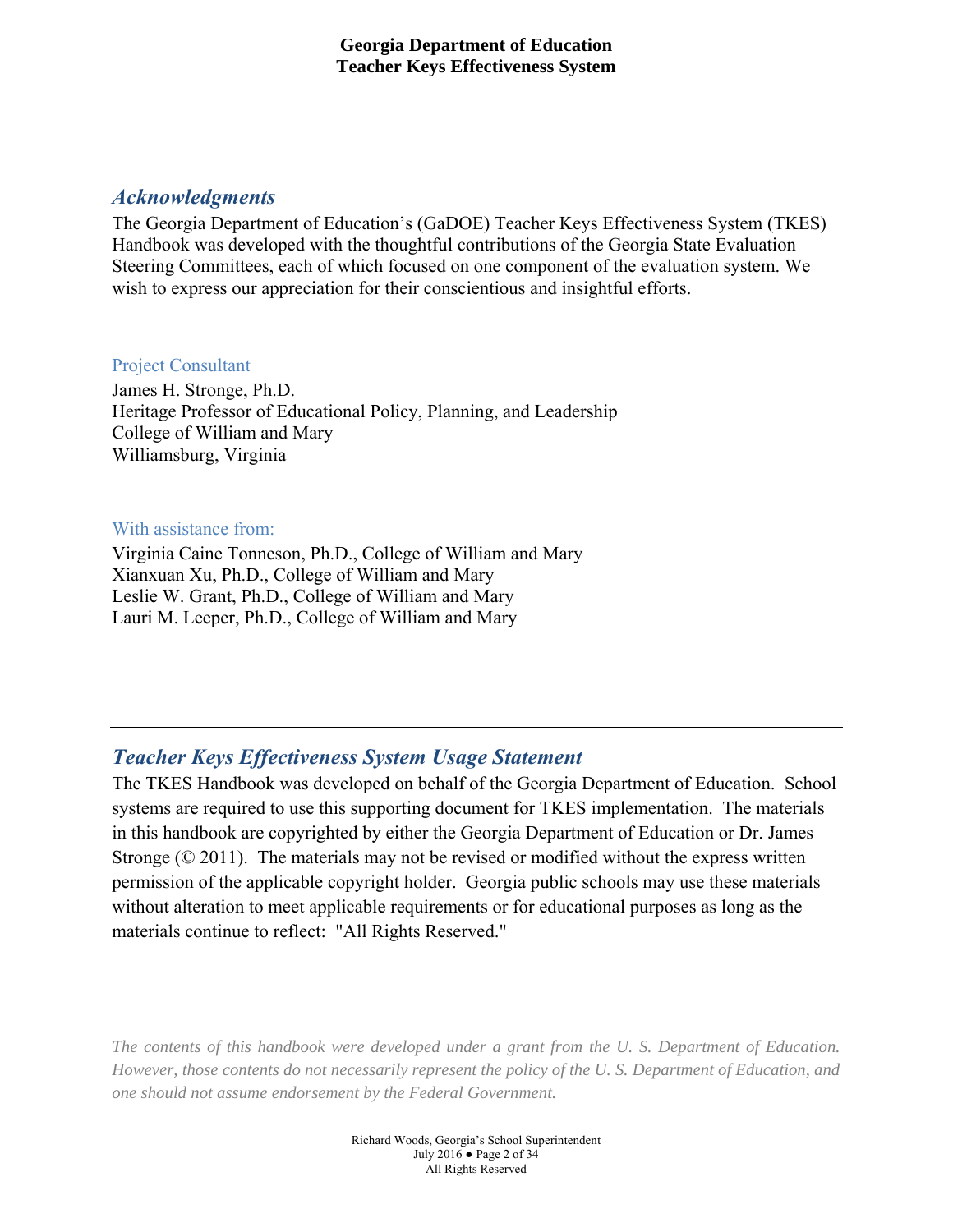Every child in every community deserves excellent, effective classroom teachers. That is why Georgia developed the Teacher Keys Effectiveness System (TKES) to provide teachers with more meaningful feedback and support so they can achieve the goal of increasing academic learning and achievement for all students. We believe students have the greatest chance to succeed when teachers receive support to continuously improve their knowledge and skills. Ongoing feedback and targeted professional development help teachers meet the changing needs of their students. We believe TKES provides teachers with meaningful information about how their practice and performance impact student learning. TKES acknowledges the central role of teachers and provides the opportunity to refine their practice to continually and effectively meet the needs of all students.

In 2016, Senate Bill 364 was passed by the legislature and signed into law by Governor Nathan Deal. This law helped change the landscape of Georgia education by reducing the number of state-mandated tests students must take and by reducing the percentage that student test scores count for TKES evaluations.

Some of the major changes include:

- Weight of student test scores on TKES reduced from 50% to 30%, with the remaining 20% coming from professional growth plans, allowing the evaluation system to become more of a coaching tool.
- Students must be in attendance in class 90% of the instructional days of the course in order to count toward a teacher's evaluation (previous version was only 65% enrollment).
- Number of state-administered assessments reduced from 32 to 24, allowing schools to focus on literacy and numeracy in the early grades, giving students a better foundation for success.
- Modified observations for our best teachers, allowing administrators to spend more time with new or weaker teachers while giving teachers who receive high evaluation scores the benefit of fewer observations and more flexibility in the classroom.
- Student surveys are now an optional part of TKES rather than a requirement.
- One growth measure per teacher required instead of two, decreasing the number of tests that must be administered.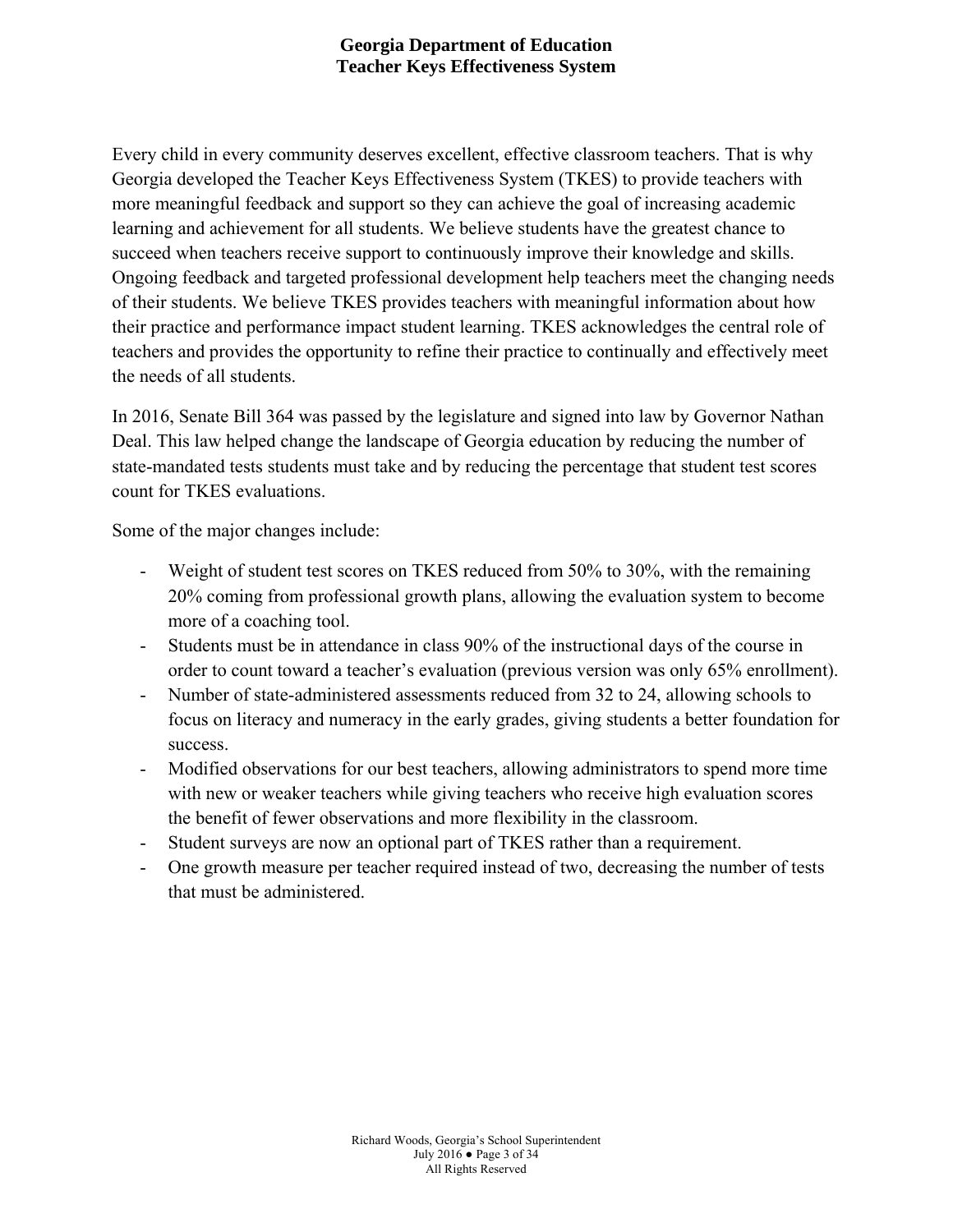## **Table of Contents**

| Step 5(a): Full Formative Assessment Process (for specified or less than proficient teachers) 11 |  |
|--------------------------------------------------------------------------------------------------|--|
| Step 5(b): Flexible Process (for veteran teachers with proficient or exemplary summative         |  |
|                                                                                                  |  |
|                                                                                                  |  |
|                                                                                                  |  |
|                                                                                                  |  |
|                                                                                                  |  |
|                                                                                                  |  |
|                                                                                                  |  |
|                                                                                                  |  |
|                                                                                                  |  |
|                                                                                                  |  |
|                                                                                                  |  |
|                                                                                                  |  |
|                                                                                                  |  |
| Appendix: TAPS Performance Standards and Performance Appraisal Rubrics 25                        |  |
|                                                                                                  |  |
|                                                                                                  |  |
|                                                                                                  |  |
|                                                                                                  |  |
|                                                                                                  |  |
|                                                                                                  |  |
|                                                                                                  |  |
|                                                                                                  |  |
|                                                                                                  |  |
|                                                                                                  |  |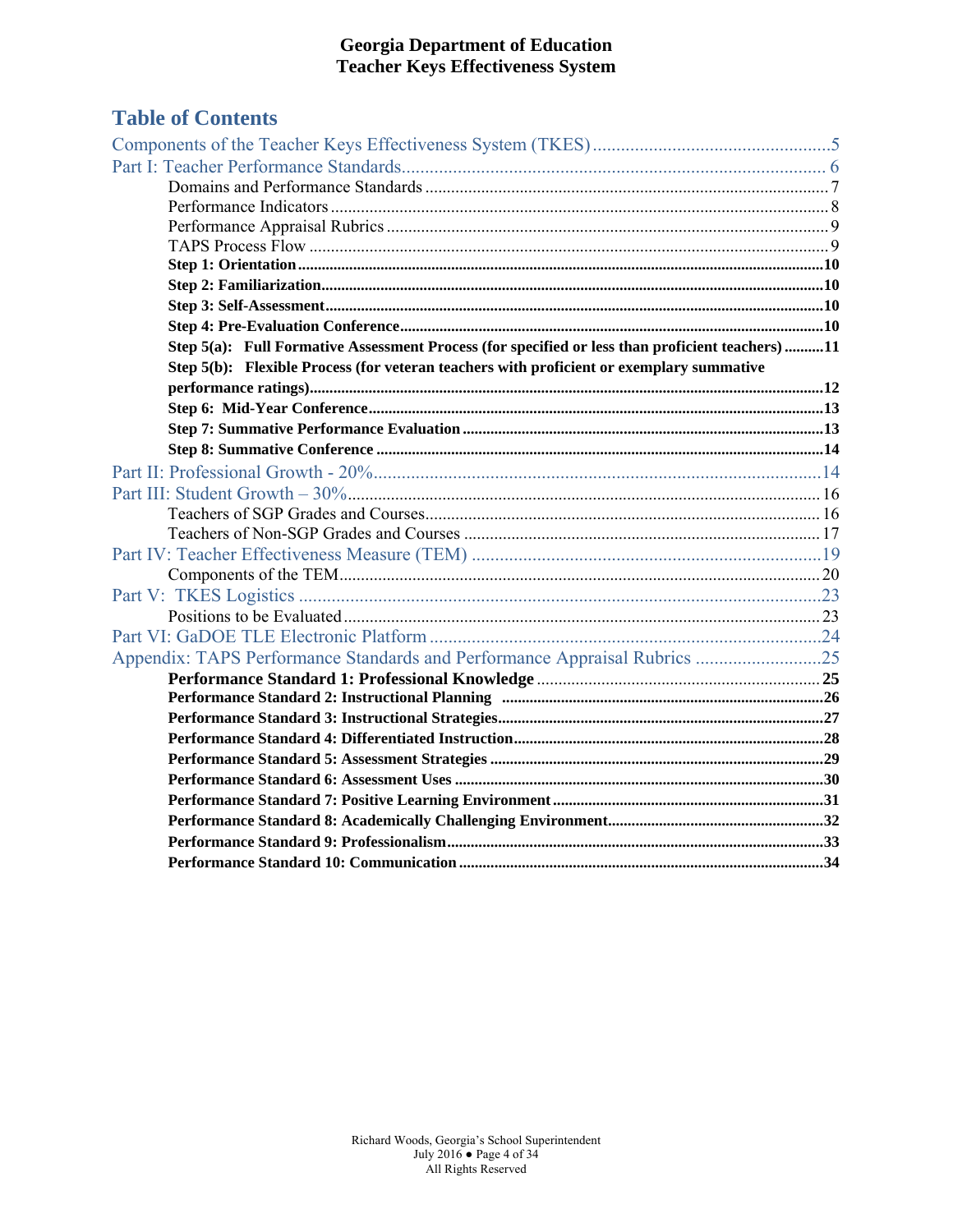## **Components of the Teacher Keys Effectiveness System (TKES)**

The Teacher Keys Effectiveness System (TKES) is comprised of three components which contribute to an overall Teacher Effectiveness Measure (TEM): Teacher Assessment on Performance Standards (TAPS), Professional Growth, and Student Growth.

## Annual Evaluation Notification:

**Official Code of Georgia 20-2-210 requires that each LEA shall provide written notice in advance of each school year to each teacher of record of the evaluation measures and any specific indicators that will be used for evaluation purposes.** This notification must be completed in advance of each school year. In order to comply with this, it is suggested that LEAs address this in the contract or an attached document disseminated with the contract. The suggested language follows:

**Your annual evaluation for next year will be based on the Teacher Keys Effectiveness System in accordance with Official Code of Georgia 20-2-210, all applicable rules of the State Board of Education, and the Implementation Handbook for TKES.**

#### Teacher Assessment on Performance Standards (TAPS):

- TAPS provides evaluators with a qualitative, rubrics-based evaluation method by which they can measure teacher performance related to quality Performance Standards.
- Observations by a credentialed evaluator shall inform the Summative Performance Evaluation each year.
- All ten Performance Standards shall be rated on the Summative Performance Evaluation.
- Teachers are permitted to use the school district's local complaint process to file grievances related to procedural deficiencies on the part of the local school system or charter school in conducting TKES evaluations. A teacher's performance rating(s), professional growth goal(s) and/or plan(s), and job performance cannot be disputed through the complaint process.

#### Professional Growth:

• Professional Growth may be measured by progress toward or attainment of Professional Growth Goals. These goals may or may not be reflective of the Professional Learning Goals or Professional Learning Plans as defined by the Georgia Professional Standards Commission (GaPSC).

#### Student Growth:

- **Student Growth Percentile Measures:** For teachers of SGP grades and courses, this component is comprised of a Student Growth Percentile which shall be calculated annually for student growth based on state assessment data.
- **LEA Determined Measures:** For teachers of non-SGP grades and courses, this component is comprised of LEA Determined Measures which may be Student Learning Objectives, the School or District Mean Growth Percentile, or another measure identified or developed and implemented by the LEA.
- **Student Growth** data shall be a lagging measure; when available, the prior year's growth measures will inform the current annual Summative Performance Evaluation.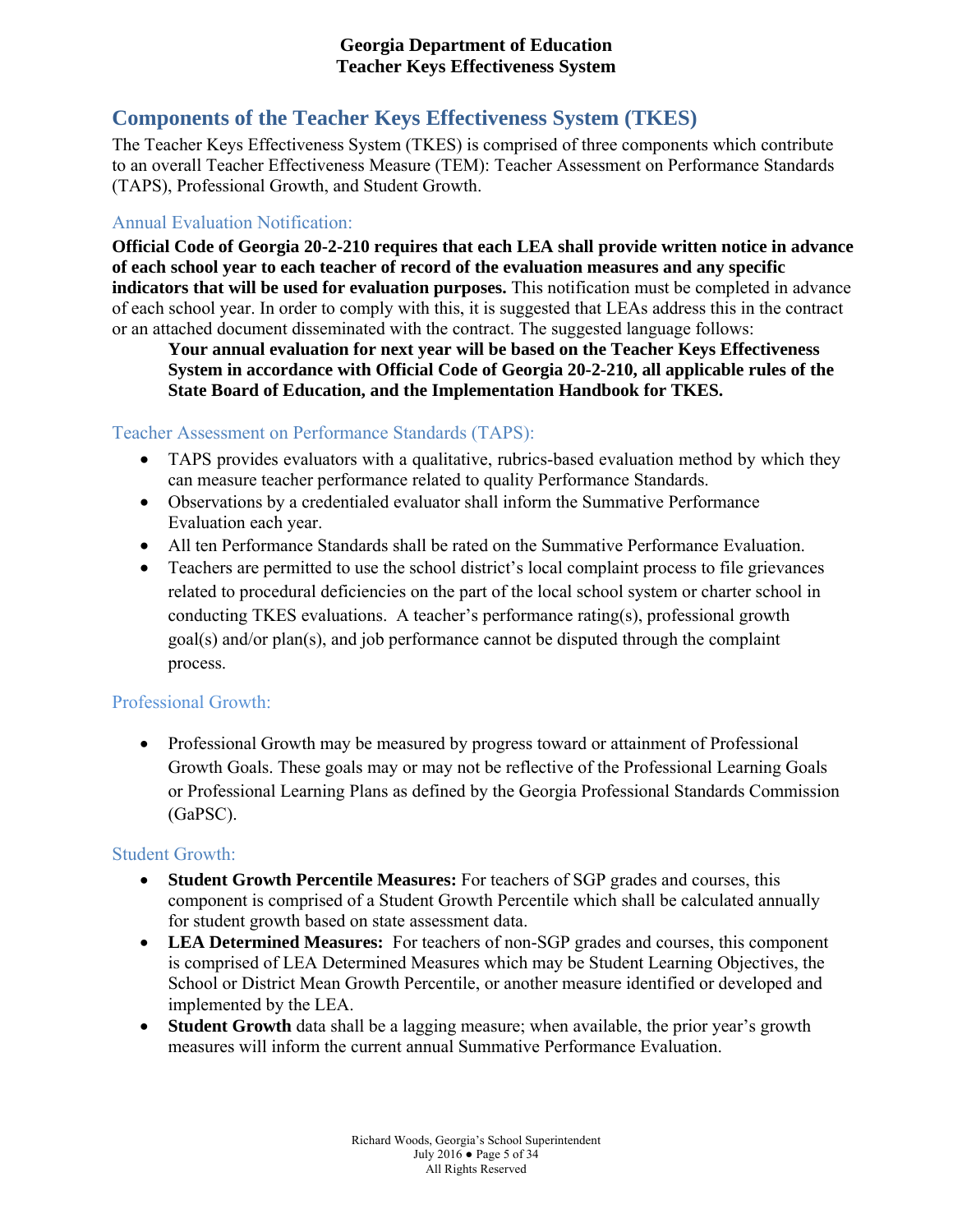The Teacher Keys Effectiveness System is depicted in Figure 1.

## *Figure 1: Teacher Keys Effectiveness System*



## **Part I: Teacher Assessment on Performance Standards (TAPS) – 50%**

Each student has unique talents, needs and challenges. No one classroom is the same, so an evaluation system for teachers must reflect that and be unlike a typical evaluation in another profession. The Teacher Assessment on Performance Standards (TAPS) was included in TKES to provide a fair and comprehensive evaluation system that provides sufficient detail and accuracy so that both teachers and evaluators will fully understand their job expectations. Clearly defined professional responsibilities for teachers constitute the foundation for TAPS. Evaluators shall be appropriately trained and credentialed.

TAPS defines the expectations for teacher performance consisting of 5 domains and 10 Performance Standards (see Figure 2).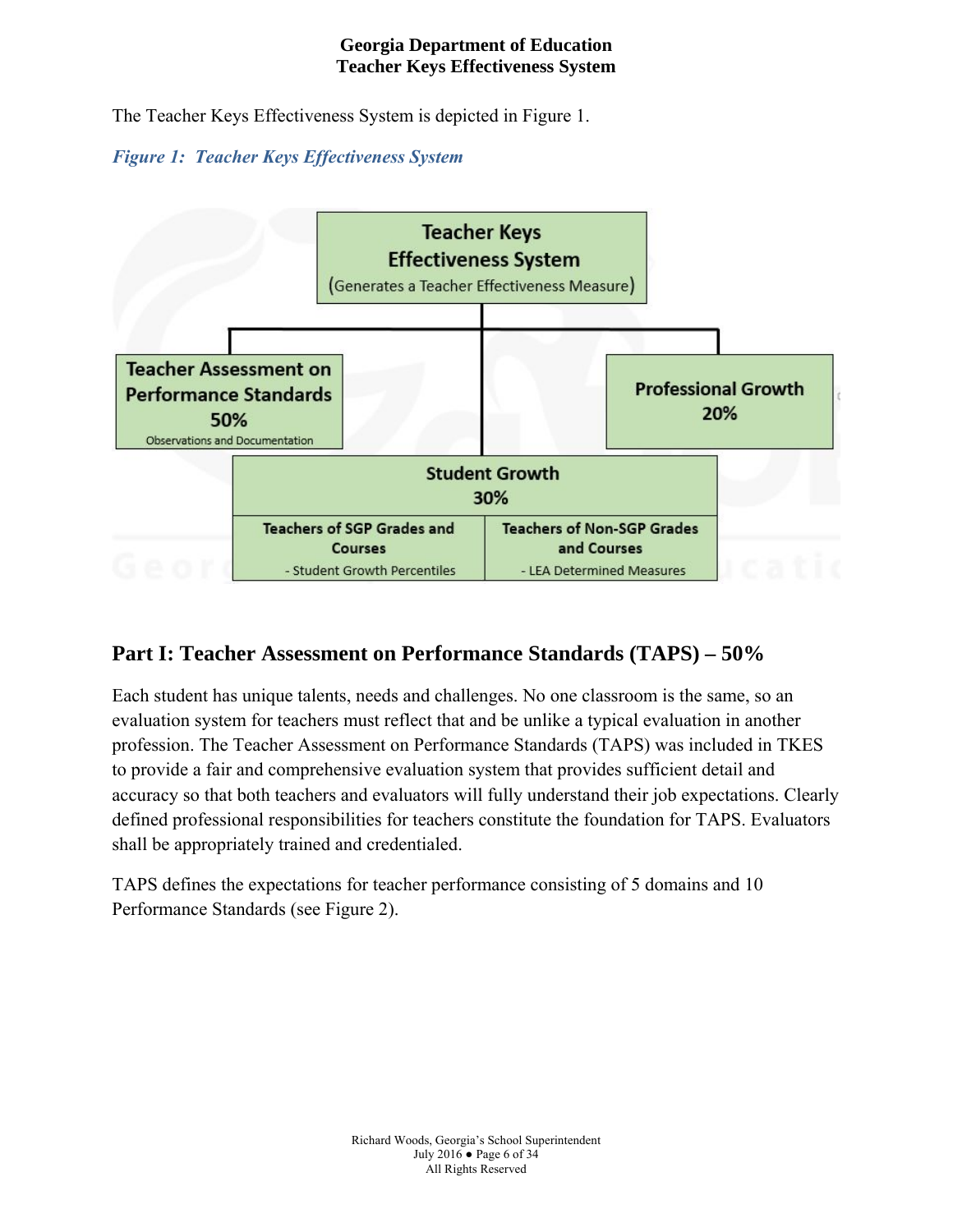## *Figure 2: Relationship between Essential Parts of the Teacher Assessment on Performance Standards (TAPS)*



#### **Domains and Performance Standards**

Performance Standards refer to the major duties performed by a teacher. There are ten Performance Standards that serve as the basis for the evaluation. Figure 3 shows the five domains and the associated standards that comprise the TAPS components of TKES.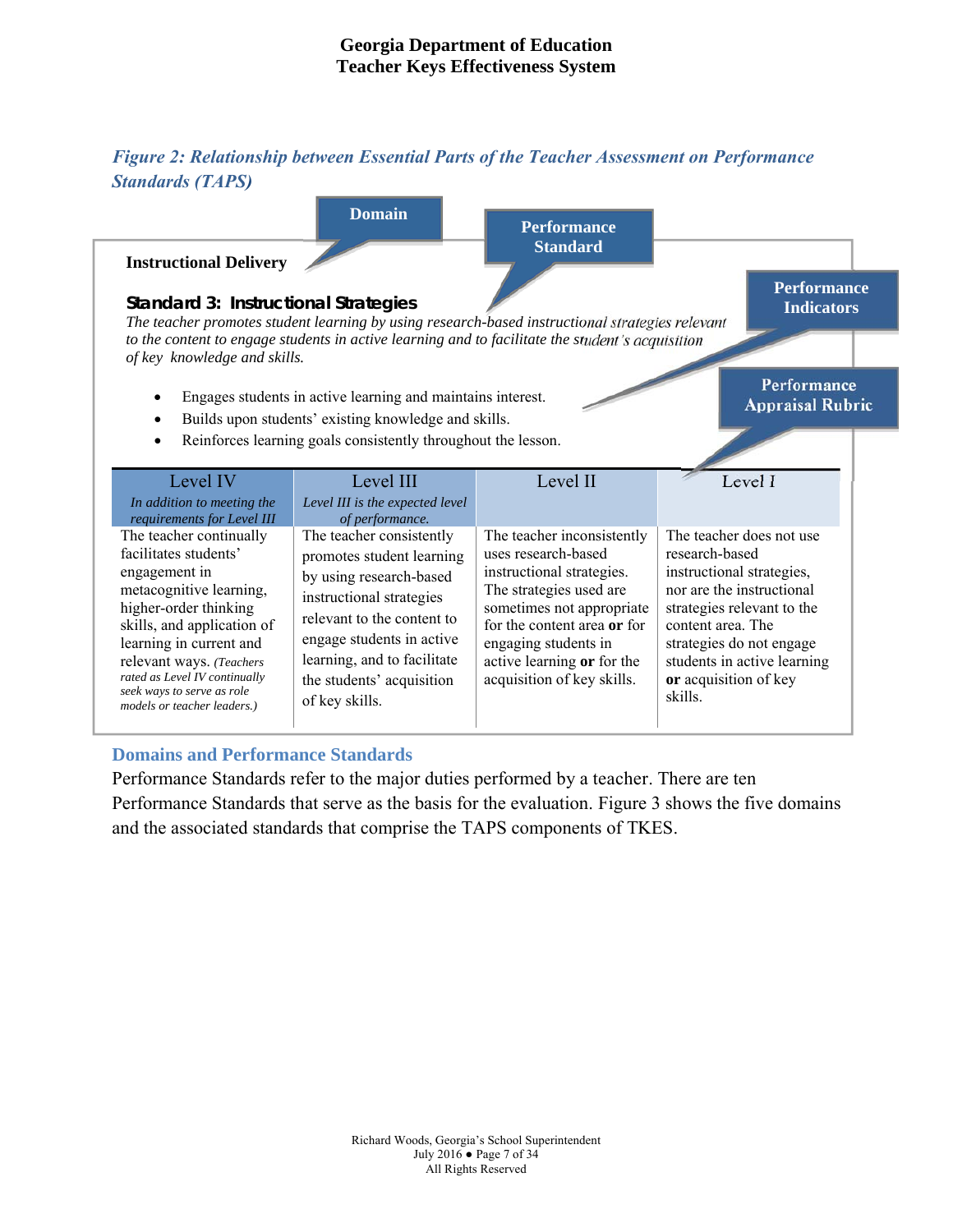Evaluators should always refer to the Performance Standards when rating a teacher.

#### *Figure 3: TAPS Performance Standards*

**Planning**

#### **1. Professional Knowledge**

The teacher demonstrates an understanding of the curriculum, subject content, pedagogical knowledge, and the needs of students by providing relevant learning experiences.

#### **2. Instructional Planning**

The teacher plans using state and local school district curricula and standards, effective strategies, resources, and data to address the differentiated needs of all students.

#### **Instructional Delivery**

#### **3. Instructional Strategies**

The teacher promotes student learning by using research-based instructional strategies relevant to the content area to engage students in active learning and to facilitate the students' acquisition of key knowledge and skills.

#### **4. Differentiated Instruction**

The teacher challenges and supports each student's learning by providing appropriate content and developing skills which address individual learning differences.

**Assessment Of And For Learning**

#### **5. Assessment Strategies**

The teacher systematically chooses a variety of diagnostic, formative, and summative assessment strategies and instruments that are valid and appropriate for the content and student population.

#### **6. Assessment Uses**

The teacher systematically gathers, analyzes, and uses relevant data to measure student progress, to inform instructional content and delivery methods, and to provide timely and constructive feedback to both students and parents.

**Learning Environment**

#### **7. Positive Learning Environment**

The teacher provides a well-managed, safe, and orderly environment that is conducive to learning and encourages respect for all.

#### **8. Academically Challenging Environment**

The teacher creates a student-centered, academic environment in which teaching and learning occur at high levels and students are self-directed learners.

**Professionalism and Communication**

#### **9. Professionalism**

The teacher exhibits a commitment to professional ethics and the school's mission, participates in professional growth opportunities to support student learning, and contributes to the profession.

#### **10. Communication**

The teacher communicates effectively with students, parents or guardians, district and school personnel, and other stakeholders in ways that enhance student learning.

#### **Performance Indicators**

Performance indicators provide examples of observable, tangible behaviors for each standard. The performance indicators are examples of the types of performance that will occur if a standard is being successfully met. While it is likely the evaluator will observe many of the indicators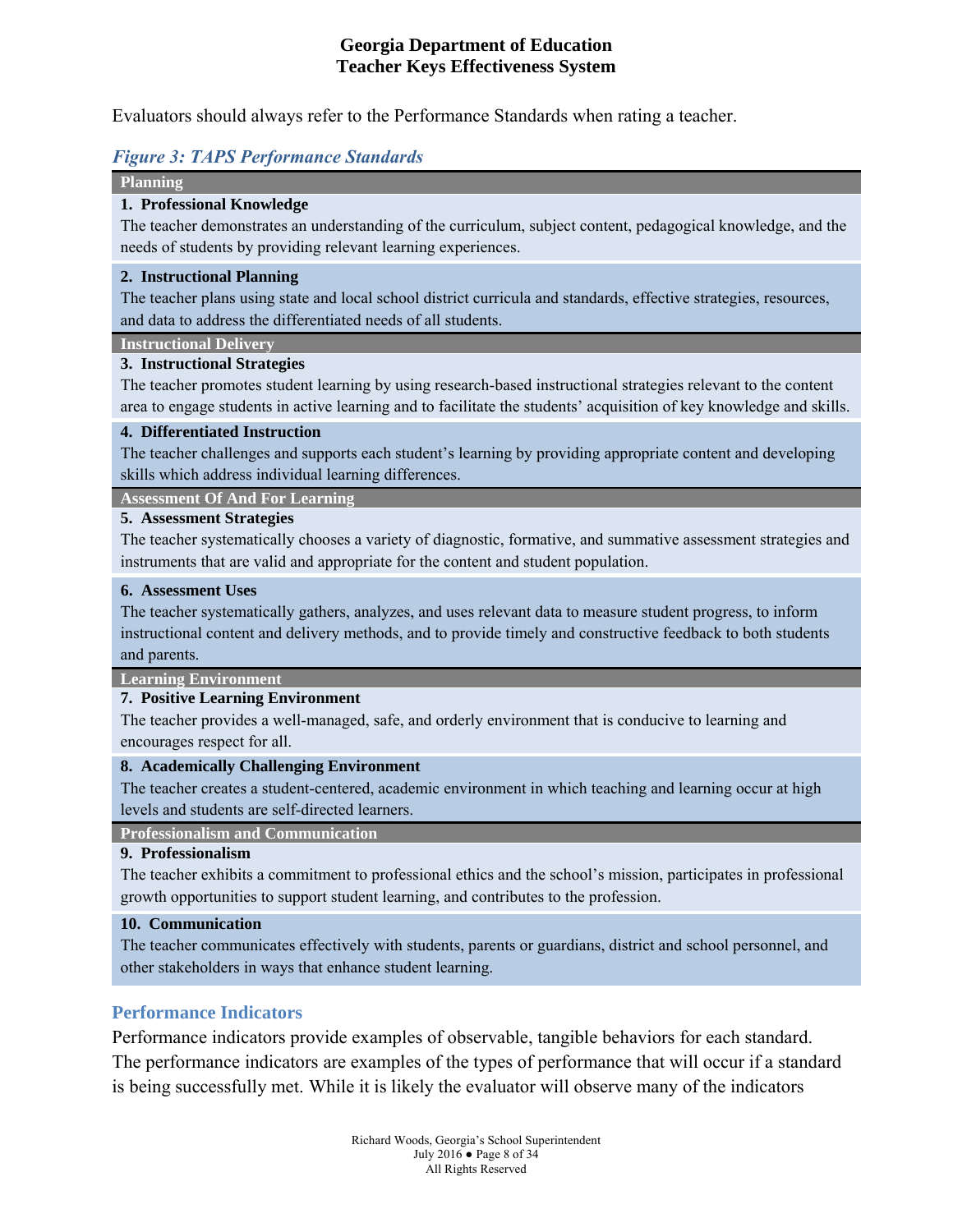during an observation, the list of performance indicators is not exhaustive. The evaluator may also observe many appropriate performance indicators that are not listed. TAPS Standards and Indicators can be found in the Appendix.

#### **Performance Appraisal Rubrics**

Teachers shall be rated using the performance appraisal rubrics. The performance rubric is a behavioral summary scale that guides evaluators in assessing *how well* a standard is performed. It states the measure of performance expected of teachers and provides a qualitative description of performance at each level. The resulting performance appraisal rubric provides a clearly delineated step-wise progression, moving from highest to lowest levels of performance. Each level is intended to be qualitatively superior to all lower levels. The description provided for Level III of the performance appraisal rubric is the actual performance standard, thus Level III is the expected level of performance. Teachers who earn a Level IV rating must meet the requirements for Level III and go beyond. The Appendix includes rubrics related to each performance standard.

#### **TAPS Process Flow**

The process by which LEAs shall implement the TAPS portion of the Teacher Keys Effectiveness System is depicted in Figure 4. This flow chart provides broad guidance for the TAPS process, but LEAs should consider developing internal timelines for completion of steps at the LEA and school level.



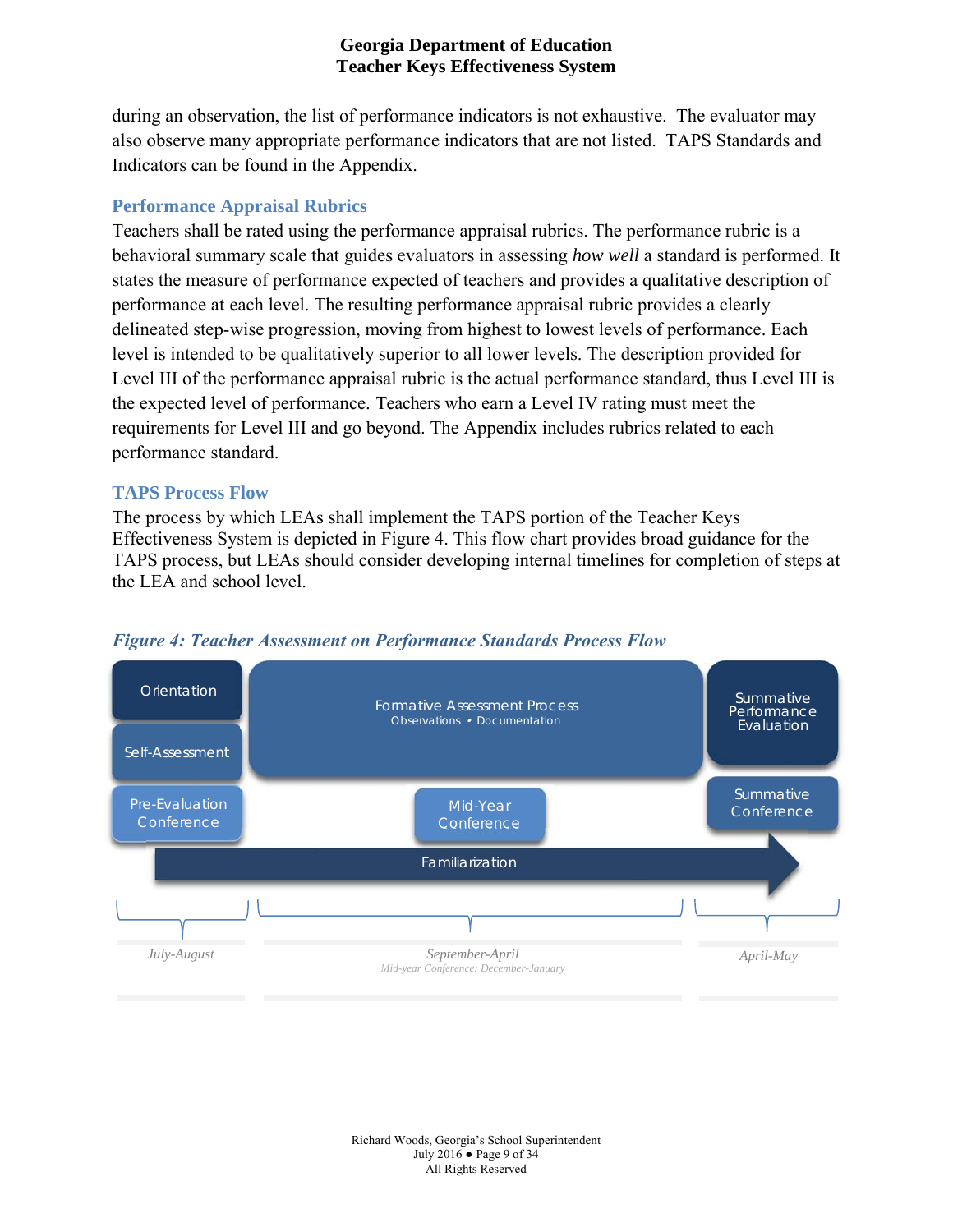The steps below outline the TAPS process.

## Step 1: Orientation

To ensure both teachers and evaluators have a clear understanding of expectations, building administrators shall annually conduct a Teacher Keys Effectiveness System (TKES) Orientation prior to observations. This orientation should be scheduled as soon as possible once school begins or within the first month of hiring a new teacher. Resources are available within the GaDOE TLE Electronic Platform which will assist with the TKES Orientation. After the orientation is completed, teacher sign off is required within the GaDOE TLE Electronic Platform or a GaDOE approved data system.

## Step 2: Familiarization

Once teachers have completed the TKES Orientation, it is important they be provided with opportunities to become more familiar with the TAPS/TKES process. Familiarization is not intended to be a single event. Ongoing familiarization dialogue and professional learning opportunities will increase understanding of the TAPS/TKES process. Professional learning modules, including videos, are located on the GaDOE TLE Electronic Platform.

#### Step 3: Self-Assessment

Reflecting on professional practice is an important step in the TAPS process. Teachers will complete a Self-Assessment prior to the Pre-Evaluation Conference. The ten Performance Standards will be used to determine professional strengths and areas for growth. The Self-Assessment, located on the GaDOE TLE Electronic Platform, will be available to both the teacher and the school evaluator for review and professional learning planning. This information should be used to inform Professional Growth Goals and/or Professional Growth Plans.

## Step 4: Pre-Evaluation Conference

Evaluators shall conduct a Pre-Evaluation Conference for all TKES evaluated teachers. This conference follows the Orientation and Self-Assessment. The conference shall be used to inform the individual being evaluated of his or her expectations and to finalize the Professional Growth Goal(s) or Plan. The Performance Standards and performance appraisal rubrics shall be included in the Pre-Evaluation Conference discussion. Professional learning opportunities which align to the teacher's needs should also be addressed during the conference. The Pre-Evaluation Conference should occur before any observations are conducted for teachers.

The Pre-Evaluation Conference may be held individually or in a small group setting when appropriate and must occur before any observations are conducted for teachers. The conference shall be recorded electronically via the GaDOE TLE Electronic Platform or a GaDOE approved data system.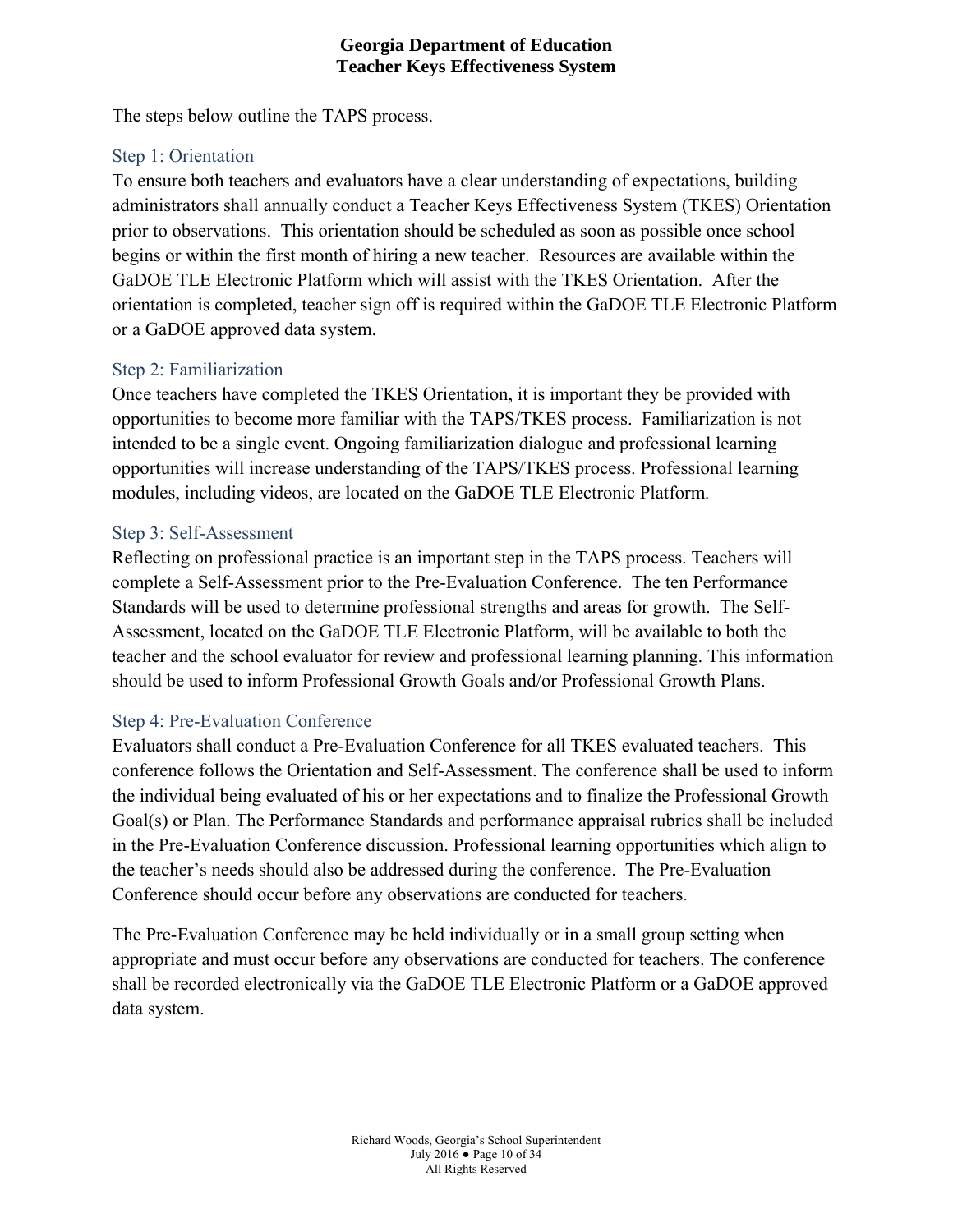#### **Types of Implementation**

With the implementation of Senate Bill 364, all districts will now be able to implement a process that reduces the number of observations. No longer will six observations be required for all teachers, allowing for a more personalized approach to evaluating teachers. Highly effective teachers are eligible to receive fewer observations, while teachers that are part of the six groups listed below will receive the standard six classroom observations.

Step 5(a): **Full** Formative Assessment Process **(for specified or less than proficient teachers)** Appropriately trained and credentialed evaluators shall conduct six classrooms observations per teacher. The full Formative Assessment Process shall be completed on the following groups of educators:

- $\bullet$  Induction (3 or less years of teaching experience),
- Teaching out-of-field (non-renewable certificate),
- New position (change in field of certification),
- Out of the profession for longer than one year,
- Moving into the state, and
- Evaluation performance of Needs Development or Ineffective.

The Teacher Assessment on Performance Standards (TAPS) focuses on two data sources, **observations** and **documentation**. The totality of evidence and consistency of practice will be considered when an evaluator rates a teacher on all ten Performance Standards.

#### **Observations**

The identified categories of educators shall receive full implementation including 4 classroom walkthrough observations and 2 formative classroom observations. Observations may be announced or unannounced (based on LEA decision). It is strongly recommended that all observations include commentary on all of the rated standards. Walkthrough observations shall be at least ten minutes in duration based on a limited number of Performance Standards. Formative Observations shall be at least thirty minutes in duration and are based on all ten Performance Standards. Additional observations may be conducted at the building administrator's discretion.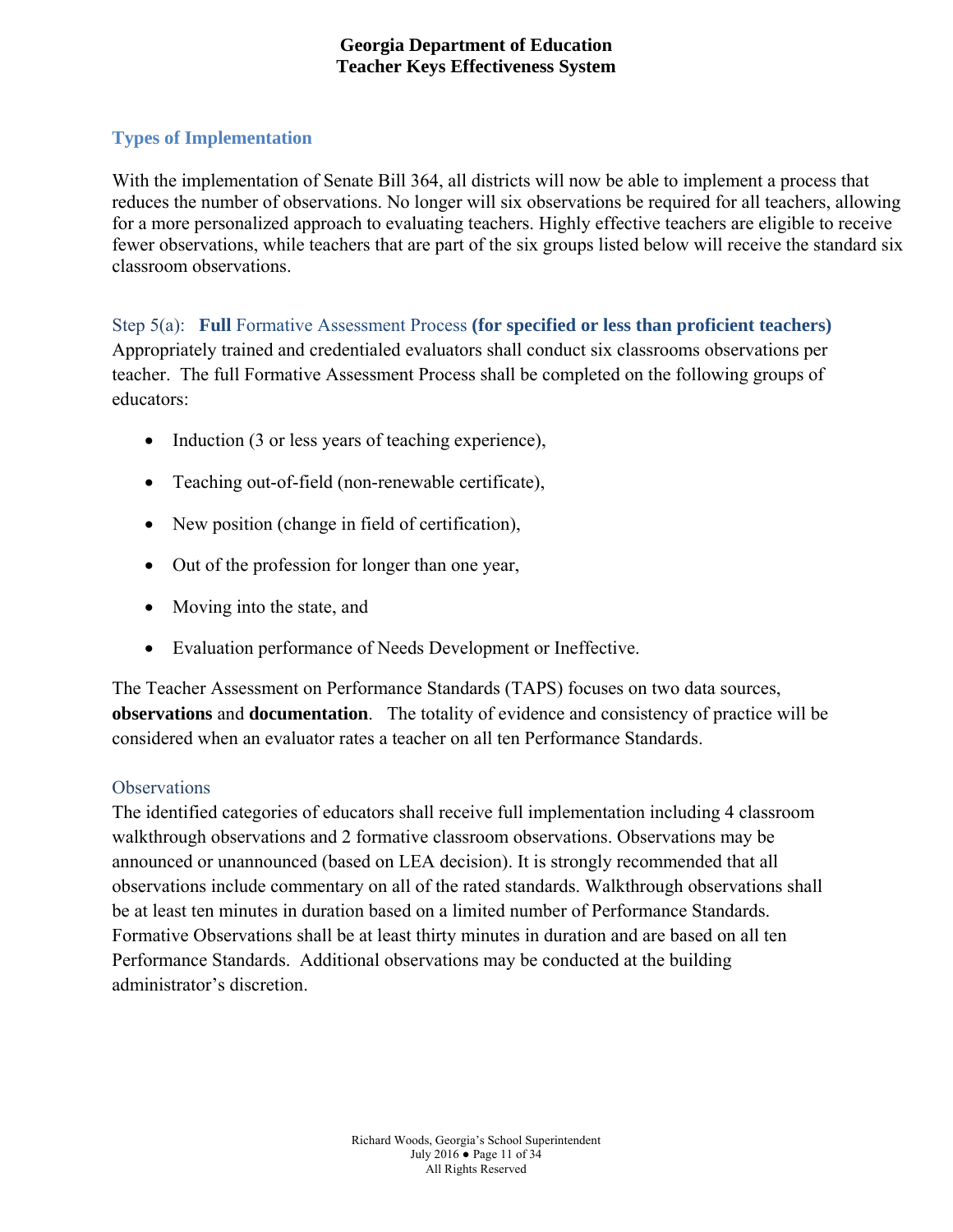## Step 5(b): **Flexible** Process **(for veteran teachers with proficient or exemplary summative performance ratings)**

Appropriately trained and credentialed evaluators shall conduct classroom observations per teacher. The Flexible Process shall consist of a minimum of two classroom observations per teacher. The differentiated implementation requirements are based on years of experience, ratings, and specific categories of educators as defined by GaPSC.

The Teacher Assessment on Performance Standards (TAPS) focuses on two data sources, **observations** and **documentation**. The totality of evidence and consistency of practice will be considered when an evaluator rates a teacher on all ten Performance Standards.

#### **Observations**

All teachers with more than three years' experience and have received a Proficient or Exemplary rating on the previous year's Annual Evaluation must receive a minimum of two classroom observations (Walkthroughs and/or Formative Observations) as determined by the LEA. It is recommended that a minimum of one Walkthrough and one Formative Observation/Assessment is completed as the required observations per teacher. Walkthrough observations shall be at least ten minutes in duration and formative observations shall be at least thirty minutes in duration. All ten Performance Standards must be rated across the combination of the two observations.

#### Documentation

Documentation of teacher practice and process shall be the second data source for TAPS. The primary source of information for teacher evaluation should be the observation. Evaluators **may** request documentation from a teacher when a standard is not observed during a Formative Observation(s), Walkthrough(s) or when the consistency of a teacher's practice cannot be established. The teacher is responsible for submitting requested documentation in a timely manner. In order for it to be considered, requested documentation must be submitted prior to the completion of the Formative Assessment and/or Summative Performance Evaluation.

Additionally, teachers **may** elect to submit documentation at any time during the evaluation process for consideration by the evaluator. Documentation should be submitted for review via the GaDOE TLE Electronic Platform or GaDOE approved data system. **Please note - no documentation should be created specifically for the evaluation system. Rather, it should reflect normal instructional practices. Blanket documentation requirements are discouraged.** 

## Full Formative Assessment Process and Flexible Process

Performance appraisal rubrics are behavioral summary scales that describe performance levels for each Performance Standard. Ratings of Level IV, Level III, Level II, or Level I shall be provided for each of the ten Performance Standards on each Formative Assessment. If sufficient evidence is not present to rate a teacher's performance on any of the ten Performance Standards,

> Richard Woods, Georgia's School Superintendent July 2016 ● Page 12 of 34 All Rights Reserved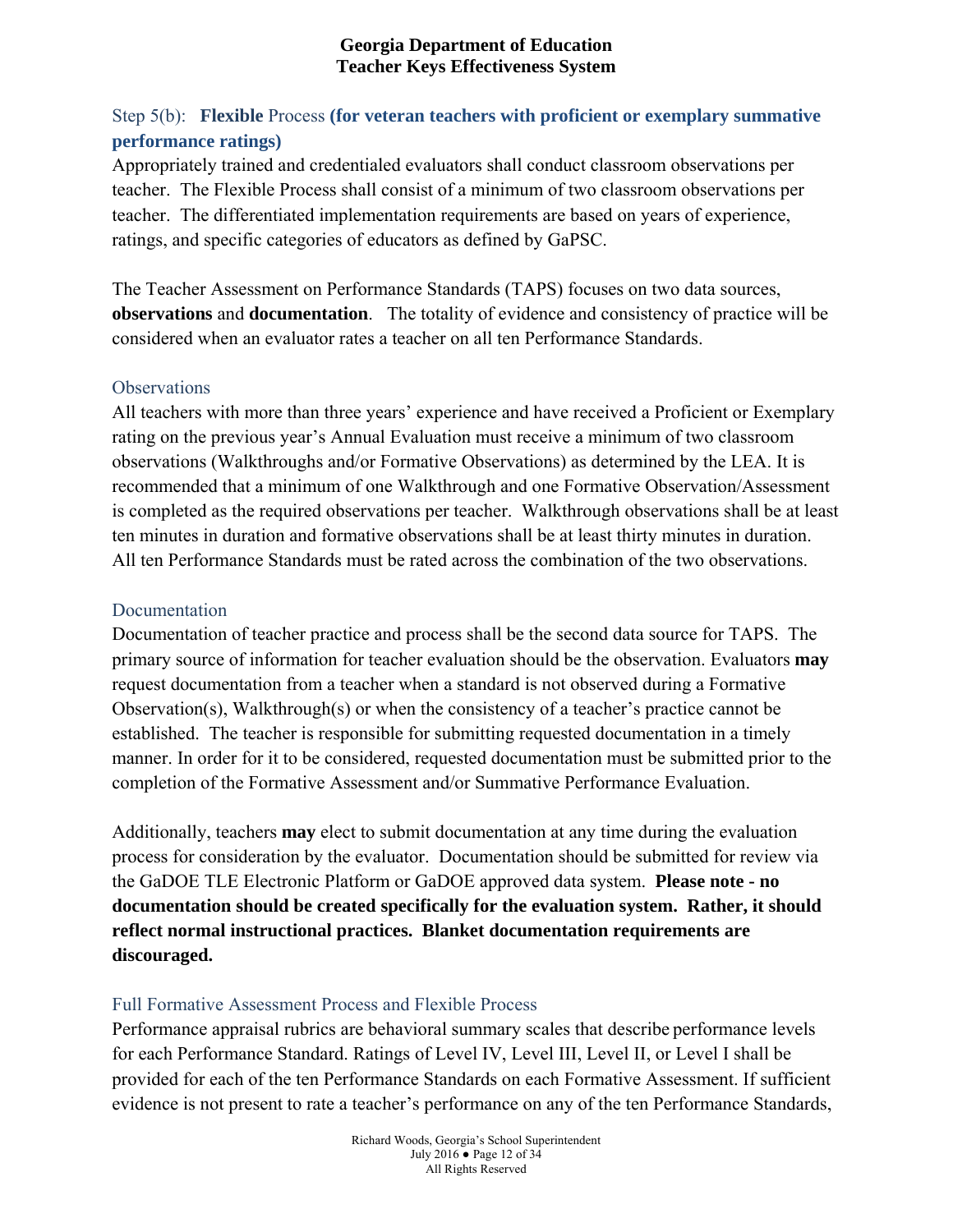evaluators may request additional documentation relevant to the identified standard(s). In addition, knowledge gained through professional interaction with teachers may also be considered as evidence to rate any of the ten Performance Standards. This knowledge should be documented in commentary for the appropriate standard(s).

It is strongly recommended that evaluators provide specific commentary to acknowledge performance strengths as well as Level II or Level I ratings for any of the ten Performance Standards. Commentary should include specific feedback which will promote professional growth.

A teacher's notification and access to each classroom observation shall be provided within 10 working days from the date of each observation.The results of each observation shall be recorded in the GaDOE TLE Electronic Platform or GaDOE approved data system.

## Step 6: Mid-Year Conference

The Mid-Year Conference shall be used to inform the individual being evaluated of his or her progress on the TKES components. The conference will focus on Student Growth data, the ten Performance Standards and Professional Growth.

The Mid-Year Conference may be held individually or in a small group setting when appropriate. It shall be recorded electronically via the GaDOE TLE Electronic Platform or a GaDOE approved data system.

#### Step 7**:** Summative Performance Evaluation

The Summative Performance Evaluation shall be based on observational data and documentation.

## Summative Evaluation Process

A Summative Performance Evaluation shall be completed for each teacher which establishes a final rating on all ten Performance Standards. These ratings shall take into account ALL available data sources.

Ratings of Level IV, Level III, Level II, or Level I shall be provided for each of the ten performance standards using the performance appraisal rubrics. The evaluator will rate each of the ten Performance Standards based on the **totality of evidence and consistency of practice**.

Evaluators shall document the Summative Performance Evaluation using the GaDOE TLE Electronic Platform or another GaDOE approved data system.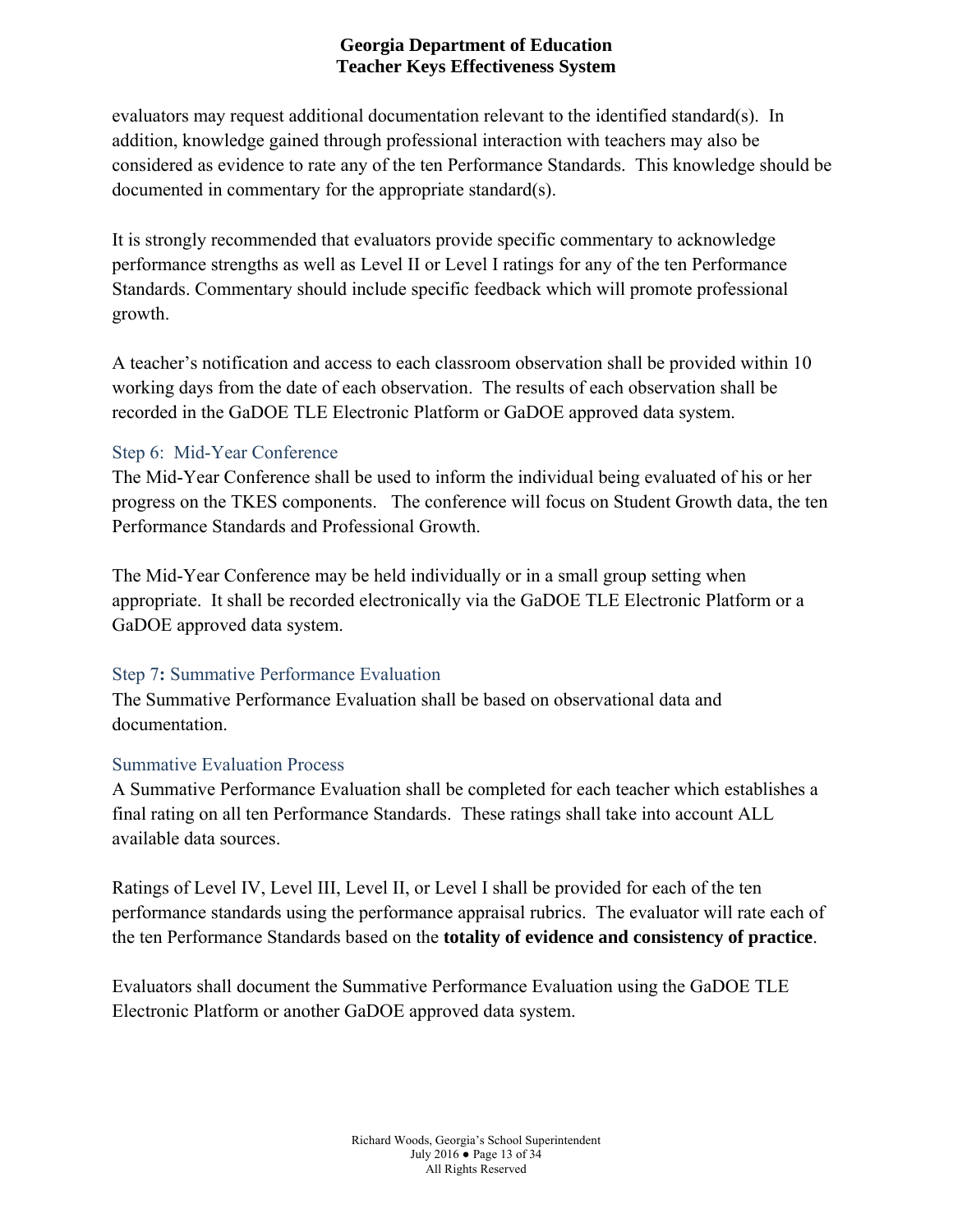| <b>Final Ratings</b> | <b>TAPS Summative Cut Scores</b> |
|----------------------|----------------------------------|
| <b>Level I</b>       | ()-6                             |
| <b>Level II</b>      | $7-16$                           |
| <b>Level III</b>     | $17 - 26$                        |
| <b>Level IV</b>      | 27-30                            |

#### *Figure 5: TAPS Summative Cut Scores*

#### Step 8: Summative Conference

The Summative Conference shall be used to inform the individual being evaluated of his or her Summative Performance Evaluation results. Teacher Assessment on Performance Standards, and student data trends will be included in the Summative Conference discussion. Professional Growth Goals and/or Professional Growth Plans should also be addressed during the conference.

Evaluators shall utilize evaluation results to provide high-quality, job-embedded, and ongoing mentoring, support, and professional development for teachers as identified in his or her evaluation. A Remediation Plan will be required if the Teacher Effectiveness Measure (TEM) is Needs Development or Ineffective or is a Level I or Level II on the TAPS Summative Rating when no Student Growth data is available.

The Summative Conference will be held individually with each teacher so that specific feedback can be provided during the conference. It shall be recorded electronically via the GaDOE TLE Electronic Platform or a GaDOE approved data system.

## **Part II: Professional Growth - 20%**

TKES should be an evaluation system that is a true coaching tool, not a punitive measure. That is why the new professional growth component is a step in the right direction. The professional growth measure will make TKES a better tool for teachers because it will give credit for meeting important professional development goals that ultimately help students in the classroom.

Professional Growth shall be measured by progress toward or attainment of Professional Growth Goals. These goals may or may not be reflective of the Professional Learning Goals or Professional Learning Plans as defined by the Georgia Professional Standards Commission (GaPSC). For additional information concerning GaPSC recertification requirements, see GaPSC adopted rule 505-2-.36 which will go into effect July 1, 2017.

LEAs must determine the criteria for rating this component. **It is highly recommended this component mirror the expectation of the GaPSC recertification requirements.** Professional Growth Goals may extend beyond a single school year. This component should be rated based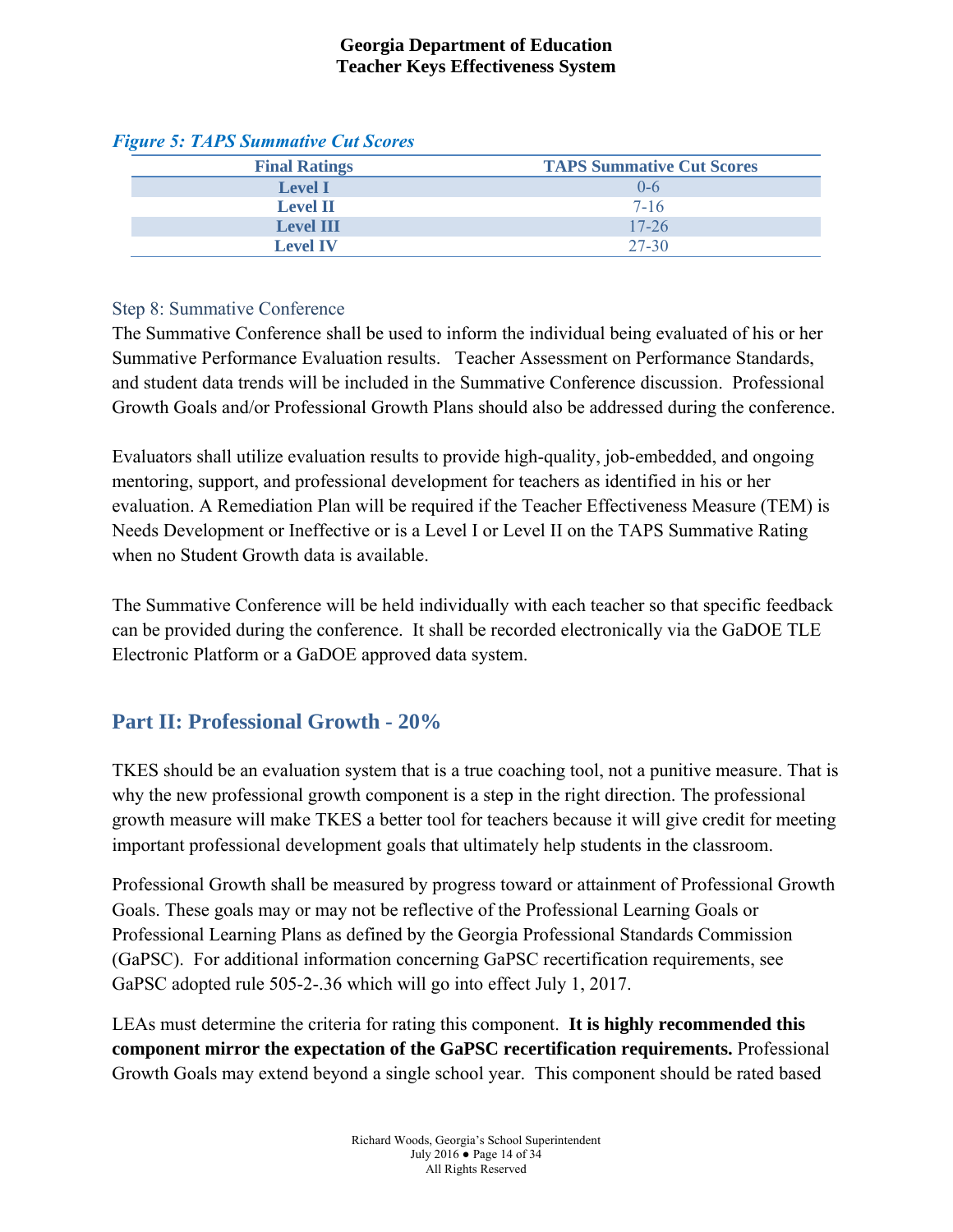on progress toward attainment of the goal(s) and/or completion of the plan. Professional Growth Goals and Plans may address the following:

- Weaknesses identified through the TAPS process,
- Teacher's individual professional goals,
- School Improvement Goals,
- District Improvement Goals, or
- Any other district or school identified need

To assist LEAs in determining criteria for the purpose of rating this component, please see the sample rubric below.

#### **Possible Rubric to Assist LEAs with Evaluation of Professional Growth**

*\*Use of this rubric is OPTIONAL and the development is meant only as a support.* 

| <b>Level IV</b>                                                                                                                                                                                                                                                                      | <b>Level III</b>                                                                                                                                                               | <b>Level II</b>                                                                                                                                         | <b>Level I</b>                                                                                      |
|--------------------------------------------------------------------------------------------------------------------------------------------------------------------------------------------------------------------------------------------------------------------------------------|--------------------------------------------------------------------------------------------------------------------------------------------------------------------------------|---------------------------------------------------------------------------------------------------------------------------------------------------------|-----------------------------------------------------------------------------------------------------|
| The teacher leader<br>continually applies the<br>knowledge and/or<br>skills in classroom<br>practice and provides<br>evidence that the<br>professional growth<br>experience has been<br>extended to lead<br>others in acquisition<br>and application of the<br>knowledge and skills. | The teacher provides<br>evidence that classroom<br>practice has been<br>changed. The knowledge<br>and/or skills is (are)<br>applied in the classroom<br>on a consistent basis. | The teacher provides<br>evidence of use of knowledge<br>and/or skills acquired through<br>the professional growth<br>activity in classroom<br>practice. | The teacher participates in a<br>professional growth activity.<br>Sign in sheets verify attendance. |

#### *Figure 6:* **TKES Professional Growth Rubric**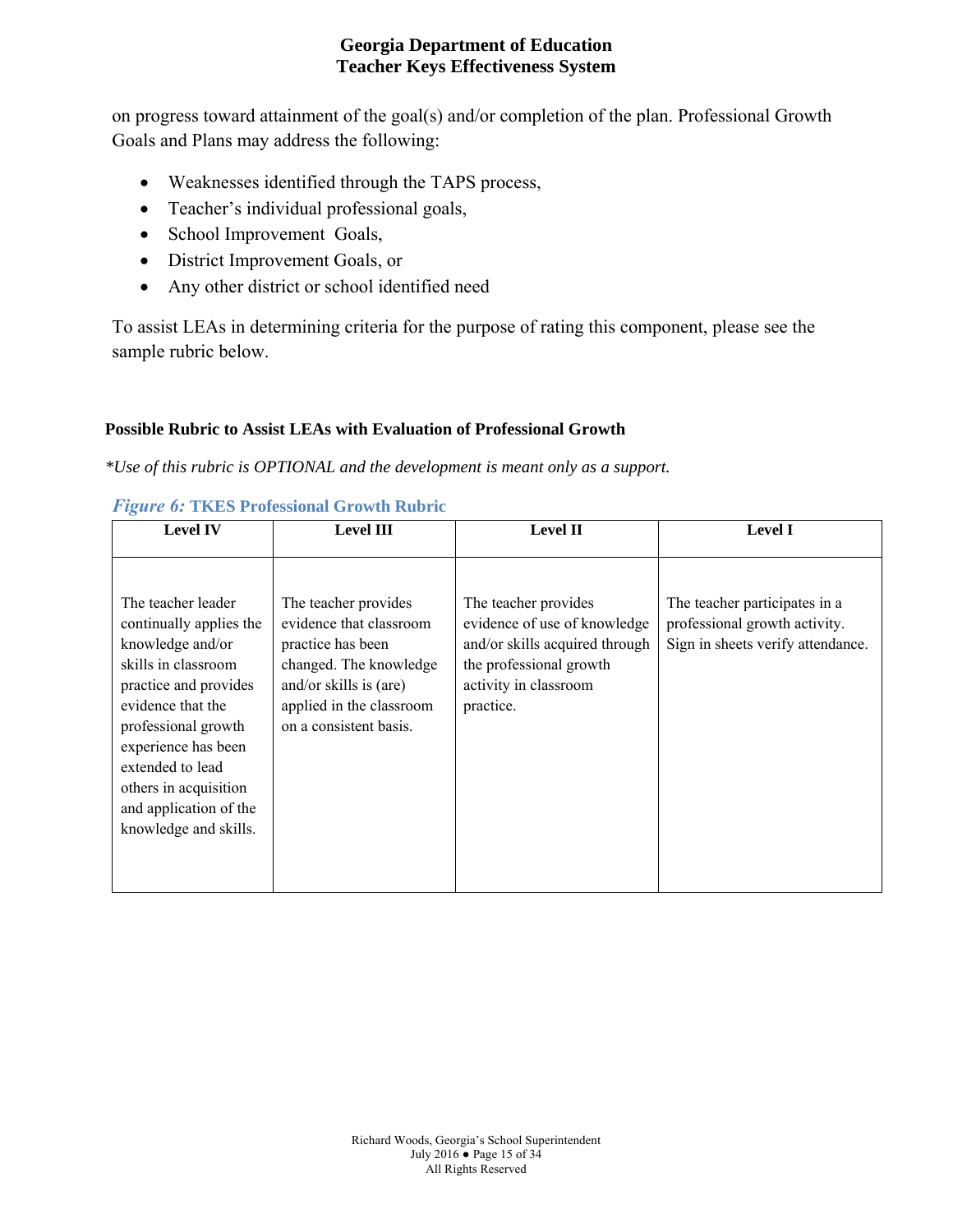## **Part III: Student Growth – 30%**

The third component of the Teacher Keys Effectiveness System is Student Growth which is comprised of Student Growth Percentiles (SGP) for teachers of SGP grades and courses and LEA Determined Measure(s) for teachers of non-SGP grades and courses. **Note: A minimum of one growth measure per teacher is required.**

Academic achievement tells only part of the story of overall student performance and teacher effectiveness. Student growth tells a more complete story about the academic performance of students. It not only demonstrates the level to which students have grown but also reflects the progress made to reach that level.

**Student Growth Percentile Measures:** For teachers of SGP grades and courses, this component is comprised of a Student Growth Percentile which shall be calculated annually by GaDOE for student growth based on state assessment data.

LEA Determined Measure(s): For teachers of non-SGP grades and courses, this component is comprised of LEA Determined Measure(s) which may be Student Learning Objectives, the School or District Mean Growth Percentile, or another measure identified or developed and implemented by the LEA.

#### **Teachers of SGP Grades and Courses**

#### **Student Growth Percentiles (SGP)**

Student Growth Percentiles (SGPs) shall be used as the student growth component of the Teacher Effectiveness Measure (TEM) for teachers of SGP grades and courses. Annual calculations of student growth for SGP grades and courses are based on state assessment data (Georgia Milestones EOGs in grades 4-8 ELA/Reading and Mathematics and EOCs in ELA and Mathematics). **Please note: Only data from these 14 courses will result in growth percentiles. All other courses are considered non-SGP courses.**

SGPs describe a student's growth relative to academically-similar students - other students with similar prior achievement on state tests (*i.e.,* those with similar history of scores). A growth percentile can range from 1 to 99. Lower percentiles indicate lower academic growth and higher percentiles indicate higher academic growth. All students of all prior achievement levels have the opportunity to demonstrate all levels of growth. For more information please visit www.gsgm.gadoe.org

SGPs can be compared across grade levels and across subject areas, meaning summary measures also can be aggregated across grade levels and subject areas and describes growth in terms of how a student performed in the current year relative to other students who have a similar academic history.

> Richard Woods, Georgia's School Superintendent July 2016  $\bullet$  Page 16 of 34 All Rights Reserved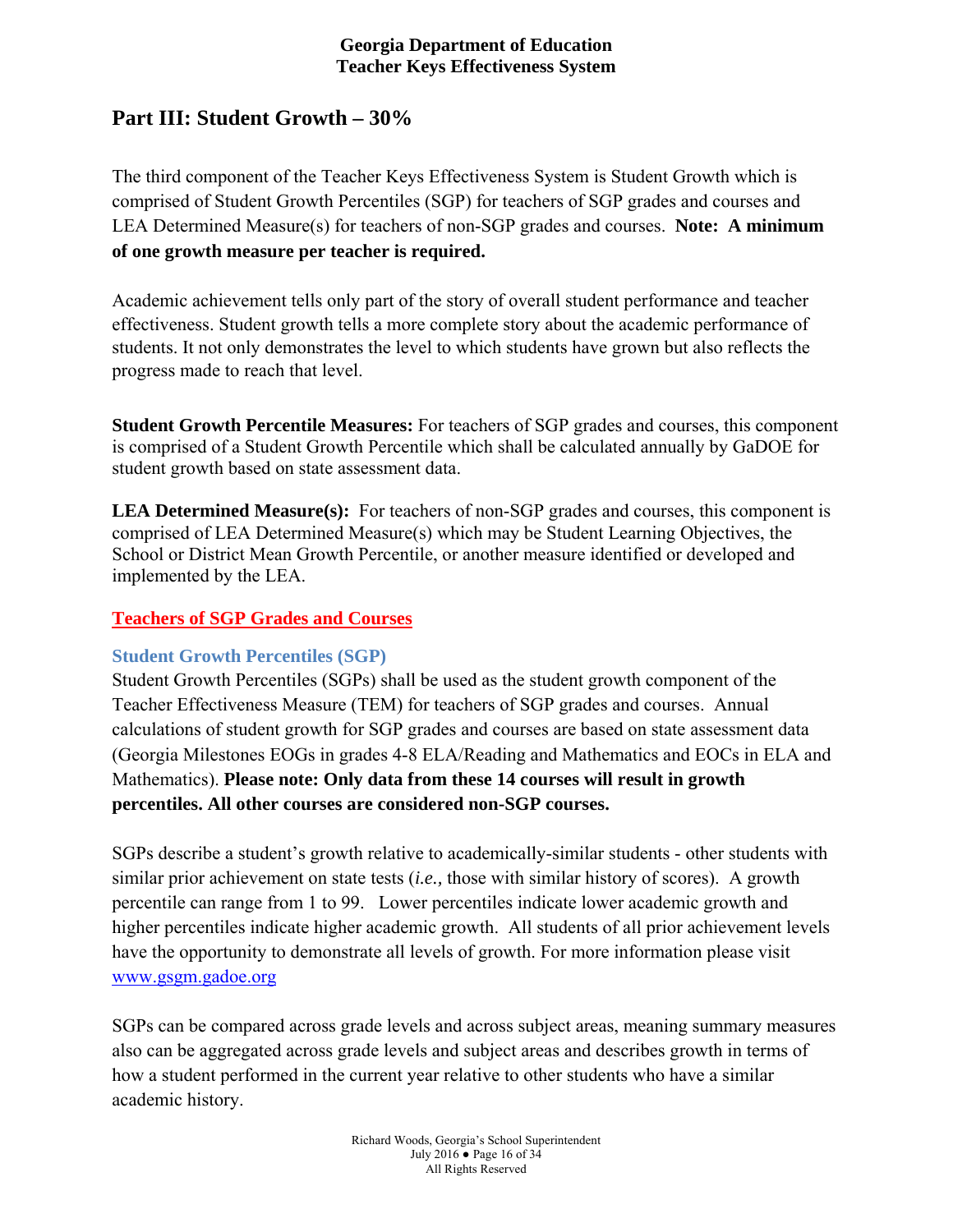The growth model uses two years of prior test data as pretest scores (one year is used when multiple years are not available). For example, growth percentiles for  $5<sup>th</sup>$  grade students on the  $5<sup>th</sup>$  grade state assessment are generated using  $3<sup>rd</sup>$  and  $4<sup>th</sup>$  grade state assessment results as priors. At least one prior test score is necessary to model growth. Therefore, students in grades 4-8 and in EOC courses can receive growth scores. Students in 3<sup>rd</sup> grade will not have a prior year state assessment score to determine a growth percentile.

Students shall attend 90% of the instructional length of the course in order for the student's data to be included in the growth score for evaluation.

If a student is not present, he/she cannot learn, thus the teacher should not be held responsible for the academic growth of that student. Senate Bill 364 appropriately increased the percentage students shall attend the course in order for the data to be included in the growth score for evaluation. Students must meet the requirement of 90% attendance in courses, rather than 65% enrollment in courses as previously required by House Bill 244.

The SGP model will provide a wealth of student, classroom, school, LEA, and state growth information based on state assessments. SGPs capture the progress students make throughout the course of an academic year and provide Georgia with a comprehensive indicator system that can be used at multiple levels (class, school, system, and state).

## **Teachers of Non-SGP Grades and Courses**

## **LEA Determined Measures**

For teachers of non-SGP grades and courses, this component is comprised of LEA Determined Measures which may be Student Learning Objectives or a similar pre to post measure, the School or District Mean Growth Percentile, or another measure identified or developed and implemented by the LEA. **Note: A minimum of one growth measure per teacher is required. These measures do not have to be administered to students district-wide.**

## OPTION: School or District Mean Growth Percentile

SGPs describe a student's growth relative to his/her academically similar peers - other students with similar prior achievement (*i.e.,* those with similar history of scores). A growth percentile can range from 1 to 99. Lower percentiles indicate lower academic growth and higher percentiles indicate higher academic growth. From the  $1<sup>st</sup>$  to the 99<sup>th</sup> percentile, growth is possible for all students regardless of previous achievement scores. Annual calculations of student growth for SGP grades and courses are based on state assessment data (Georgia Milestones EOGs in grades 4-8 ELA/Reading and Mathematics and EOCs in ELA and Mathematics).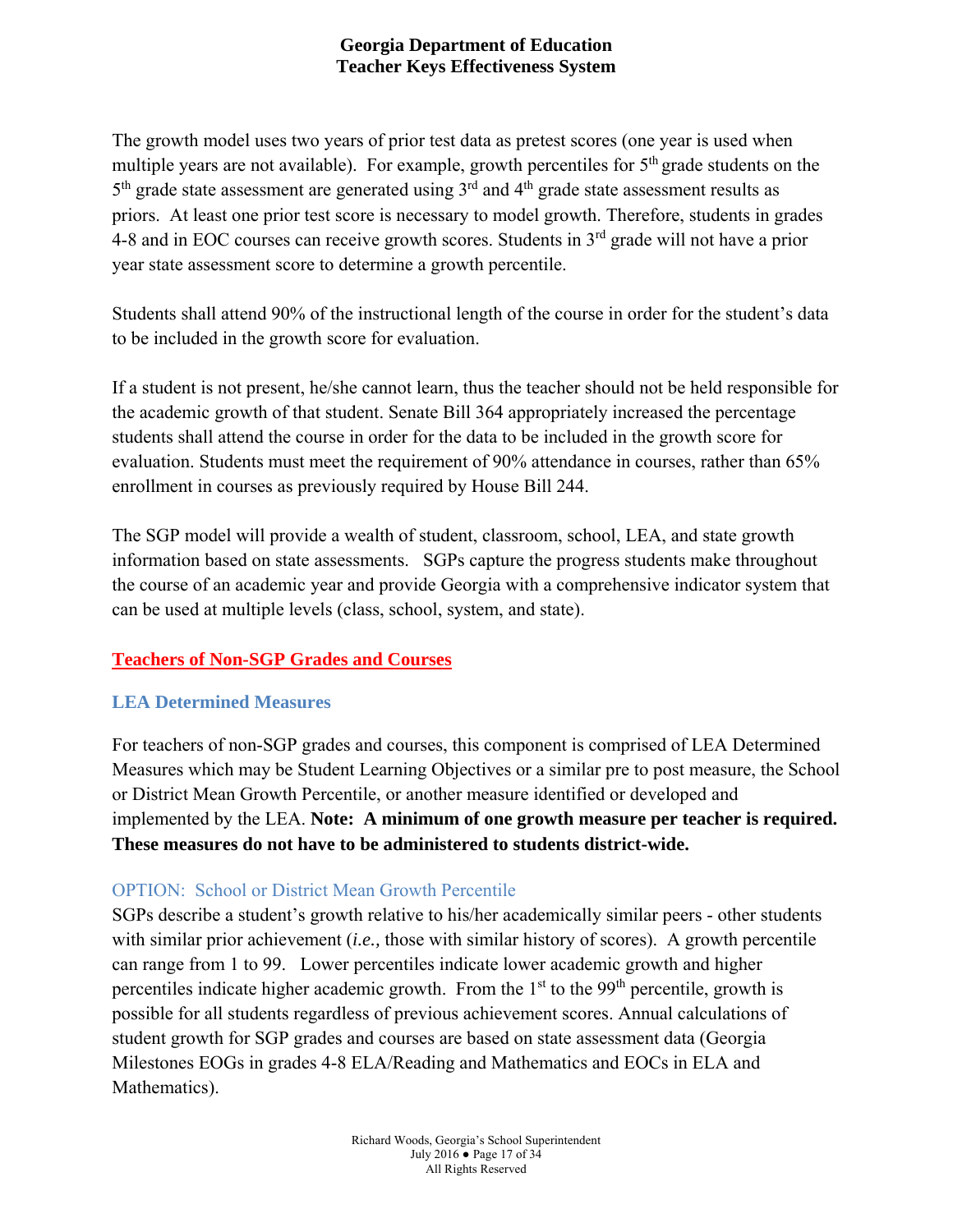SGPs can be compared across grade levels and across subject areas, meaning summary measures also can be aggregated across grade levels and content areas and describes growth in terms of how a student performed in the current year relative to other students who have a similar academic history.

SGPs capture the progress students make throughout the course of an academic year and provide a comprehensive indicator system that can be used at multiple levels (class, school, and district).

- The grand mean of SGP performance for all SGP grades and courses taught in the school will constitute the School Mean Growth Percentile.
- The grand mean of SGP performance for all SGP grades and courses taught in the district (LEA) will constitute the district (LEA) mean growth percentile.

## OPTION: Student Learning Objectives (SLO) or Other Similar Pre to Post Measures

The primary purpose of SLOs and Other Similar Pre to Post Measures is to improve student learning at the classroom level. An equally important purpose of SLOs and Other Pre to Post Measures is to provide evidence of each teacher's instructional impact on student learning. The SLO and Other Similar Pre to Post Measures processes require the use of assessments to measure student growth between two data collection points (beginning of the course and the end of course).

SLOs and Other Similar Pre to Post Measures should be course specific, grade level learning objectives that are measureable, focused on growth in student learning, and aligned to curriculum standards. Expected growth is the amount students are expected to grow over the course of the instructional period. Expectations must be rigorous and attainable. **For Teachers of Non-SGP grades and courses utilizing SLOs or Similar Pre to post Measures, LEAs must determine the criteria for rating this component.**

## OPTION: Additional Measure(s) Identified or Developed and Implemented by the LEA

LEAs may utilize additional measures to demonstrate student growth. These may include commercial products, formative assessments, computer adaptive assessments, portfolios, project based assessments, final examinations, etc. **Note: Any measure used in teacher evaluation should provide pre and post data that can be used to establish targets and determine growth.**

**For Teachers of Non-SGP grades and courses utilizing Additional Measure(s), LEAs must determine the criteria for rating this component and ensure all included data meets the 90% attendance rule.**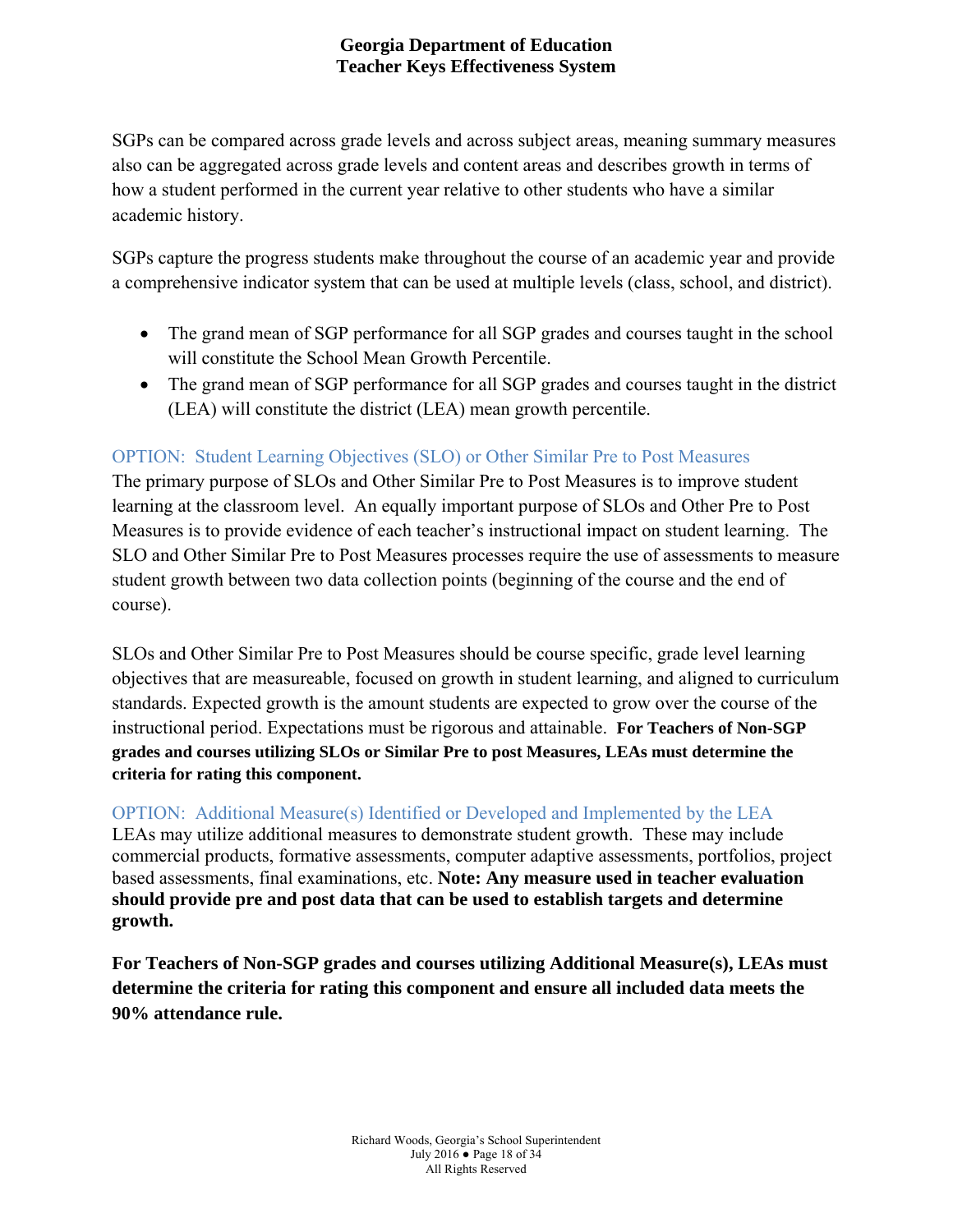| <b>SGP Grades and Courses</b>                     | <b>Non-SGP Grades and Courses</b>                 |
|---------------------------------------------------|---------------------------------------------------|
| GaDOE will collect data through the Division of   | Districts will internally collect and use data to |
| Assessment and Accountability to be utilized by   | determine teacher ratings on Student Growth.      |
| the Division of Teacher and Leader Effectiveness. |                                                   |

*Figure 7: SGP Grades and Courses/Non-SGP Grades and Courses* 

## **Part IV: Teacher Effectiveness Measure (TEM)**

The Teacher Effectiveness Measure (TEM) is the annual evaluation which consists of three components: (1) Teacher Assessment on Performance Standards (TAPS), (2) Professional Growth, and (3) Student Growth. These three components contribute to the overall TEM for each teacher. Teachers of record shall receive a TEM based on documentation and data from all three components of the TKES. The weights of each component are as follows:

- $\bullet$  TAPS-50%
- Professional Growth-20%
- Student Growth-30%

Teachers shall receive an overall rating of Exemplary, Proficient, Needs Development, or Ineffective on the TEM. The TEM for a teacher of record will be determined by multiplying the rating level of each component by the respective weight; this result will be compared to the rubric below. Standard rounding rules will be used where applicable. See Figures 8 and 9 for the TEM Rating Rubric and an example of how a teacher's TEM would be calculated.

| <b>TAPS Rating</b>            | Level IV                 | <b>Professional</b><br><b>Growth Rating</b> | Level III      | <b>Student Growth</b><br>Rating | Level II          |
|-------------------------------|--------------------------|---------------------------------------------|----------------|---------------------------------|-------------------|
| <b>TAPS Weight</b>            | 50%                      | <b>Professional</b><br><b>Growth Weight</b> | 20%            | <b>Student Growth</b><br>Weight | 30%               |
| <b>Calculations</b>           | $4 \times 0.5$           | <b>Calculations</b>                         | $3 \times 0.2$ | <b>Calculations</b>             | $2 \times 0.3$    |
| <b>Results</b>                | 2.0                      | <b>Results</b>                              | 0.6            | <b>Results</b>                  | 0.6               |
| <b>Sum of Component Parts</b> |                          | $2.0 + 0.6 + 0.6$                           |                |                                 |                   |
|                               | <b>TEM Determination</b> |                                             |                | 3.2                             | <b>Proficient</b> |

|  |  | <b>Figure 8: TEM Determination Example</b> |  |
|--|--|--------------------------------------------|--|
|--|--|--------------------------------------------|--|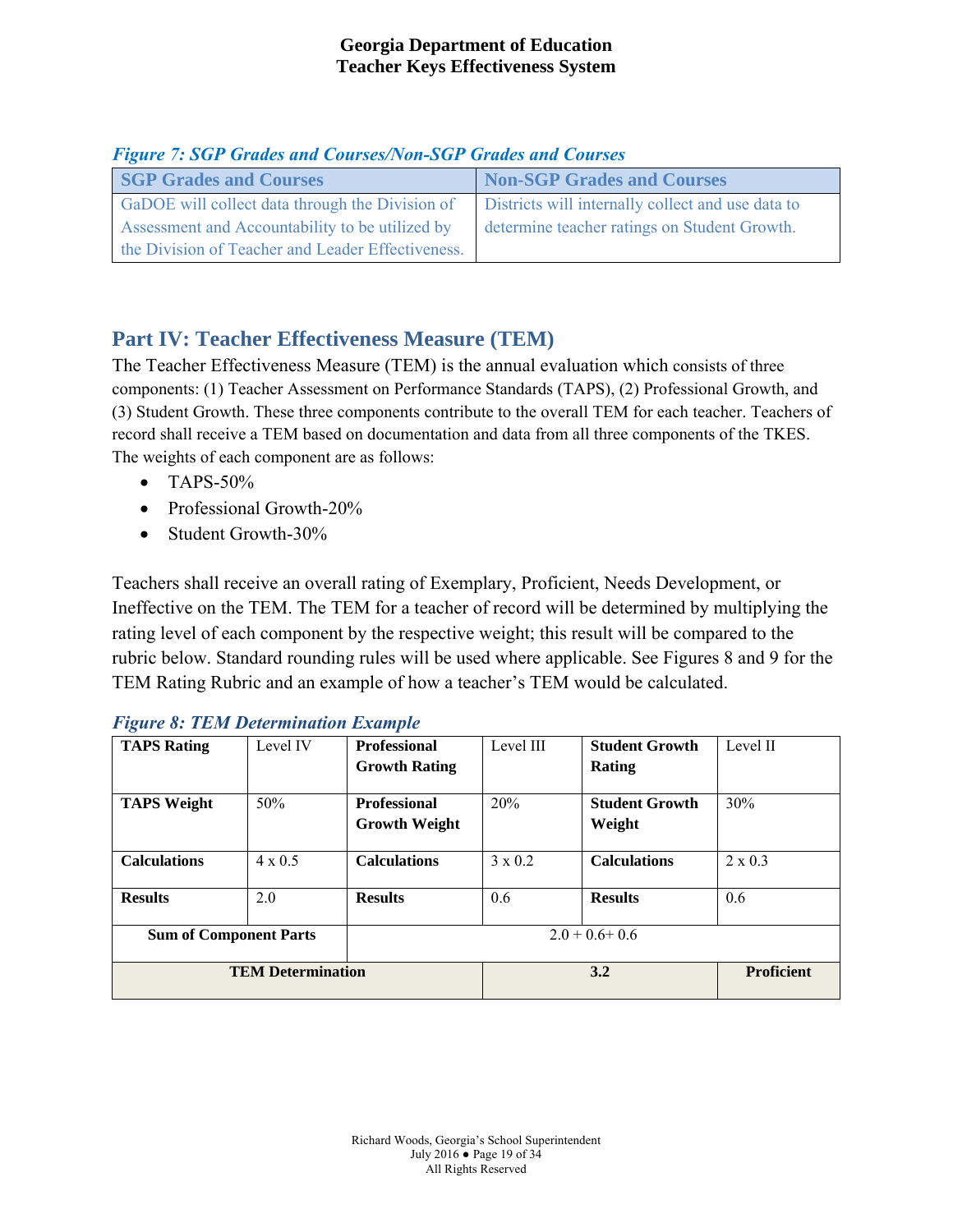#### *Figure 9: TEM Rating Rubric*

| <b>TEM Rating</b> | <b>Sum of Component Parts</b> |
|-------------------|-------------------------------|
| Exemplary         | >3.5                          |
| Proficient        | $>2.5$ and $<3.5$             |
| Needs Development | $>1.5$ and $<2.5$             |
| Ineffective       | <1.5                          |

**SGP Grades and Courses**: For teachers of record who teach SGP grades and courses, the evaluation shall be composed of the following:

- TAPS
- Professional Growth
- Student Growth-based on student SGP scores. Student Growth shall not include the test scores of any student who has not been in attendance for at least 90% of the instructional days of the assessed course.

**Non-SGP Grades and Courses:** For teachers of record who teach non-SGP grades and courses, the evaluation shall be composed of the following:

- TAPS
- Professional Growth
- Student Growth-includes at least one student growth measure and may utilize other student growth indicators, as allowed by the local system's or charter school's flexibility contract. Student Growth shall not include the test scores of any student who has not been in attendance for at least 90% of the instructional days of the assessed course.

#### **Components of the TEM**

• **TAPS (50%)**–The TAPS component of TKES provides evaluators with a qualitative, rubricsbased evaluation method by which they can measure teacher performance related to ten quality Performance Standards that are scored from 0 to 3 (sum score can range from 0-30).

#### *Figure 10: TAPS Summative Cut Scores*

| <b>Final Ratings</b> | <b>TAPS Summative Cut Scores</b> |
|----------------------|----------------------------------|
| <b>Level I</b>       | $0 - 6$                          |
| <b>Level II</b>      | $7-16$                           |
| <b>Level III</b>     | $17 - 26$                        |
| <b>Level IV</b>      | 27-30                            |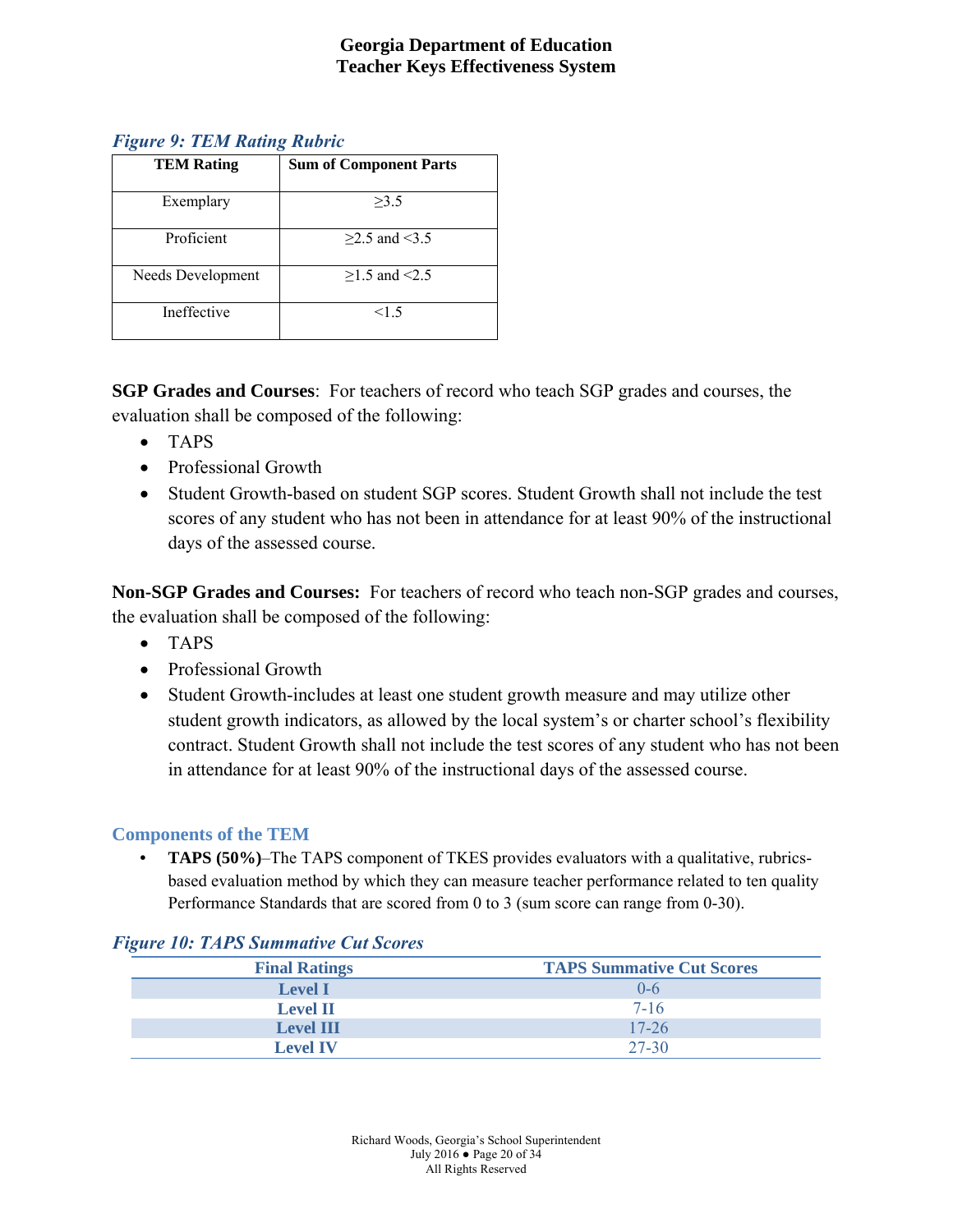- **Professional Growth (20%)-**The Professional Growth component of TKES shall be measured by progress toward or attainment of professional growth goals as determined by the results of the Self-Assessment, Pre-Evaluation Conference, Mid-year Evaluation Conference, and the Summative Conference. LEAs must determine the criteria for rating this component.
- **Student Growth (30%)-**The Student Growth component of the TKES shall be a lagging measure; when available, the prior year's growth measures will inform the current annual Summative Performance Evaluation.
	- **Student Growth Percentiles (SGPs)** Student Growth Percentiles (SGPs) shall be used as the student growth component of the Teacher Effectiveness Measure (TEM) for teachers of SGP grades and courses. Annual calculations of student growth for SGP grades and courses are based on state assessment data (Georgia Milestones EOGs in grades 4-8 ELA/Reading and Mathematics and EOCs in ELA and Mathematics). The grand mean of SGP performance for SGP grades and courses taught in the school will be used in calculating the TEM.

|  |  |  | <b>Figure 11: Student Growth Percentile Levels (Individual Teacher Level)</b> |  |
|--|--|--|-------------------------------------------------------------------------------|--|
|  |  |  |                                                                               |  |

| <b>MeanGP Growth Rating Levels</b> | <b>MeanGP Score Range</b> |
|------------------------------------|---------------------------|
| <b>Level I</b>                     | MeanGP $\leq 30$          |
| <b>Level II</b>                    | MeanGP $>30$ and $<40$    |
| <b>Level III</b>                   | MeanGP $>40$ and $< 65$   |
| <b>Level IV</b>                    | MeanGP $> 65$             |

o **LEA Determined Measures-**The measure of student growth for non-SGP grades and courses. If the LEA decides to utilize the School or District SGP results as student growth for teachers of non-SGP grades and courses, the Student Growth Percentile Levels (District and School Level) will be used.

#### *Figure 12: Student Growth Percentile Levels (District and School Level)*

| <b>MeanGP Growth Rating Levels</b> | <b>MeanGP Score Range</b> |  |
|------------------------------------|---------------------------|--|
| <b>Level I</b>                     | MeanGP $\leq$ 35          |  |
| <b>Level II</b>                    | MeanGP $>35$ and $<45$    |  |
| <b>Level III</b>                   | MeanGP $>45$ and $< 60$   |  |
| <b>Level IV</b>                    | MeanGP $> 60$             |  |

Each LEA shall utilize evaluation results to provide high-quality, job-embedded, and ongoing mentoring, support, and professional development for teachers as identified in his or her evaluation. A Remediation Plan will be required if the Teacher Effectiveness Measure (TEM) is Needs Development or Ineffective.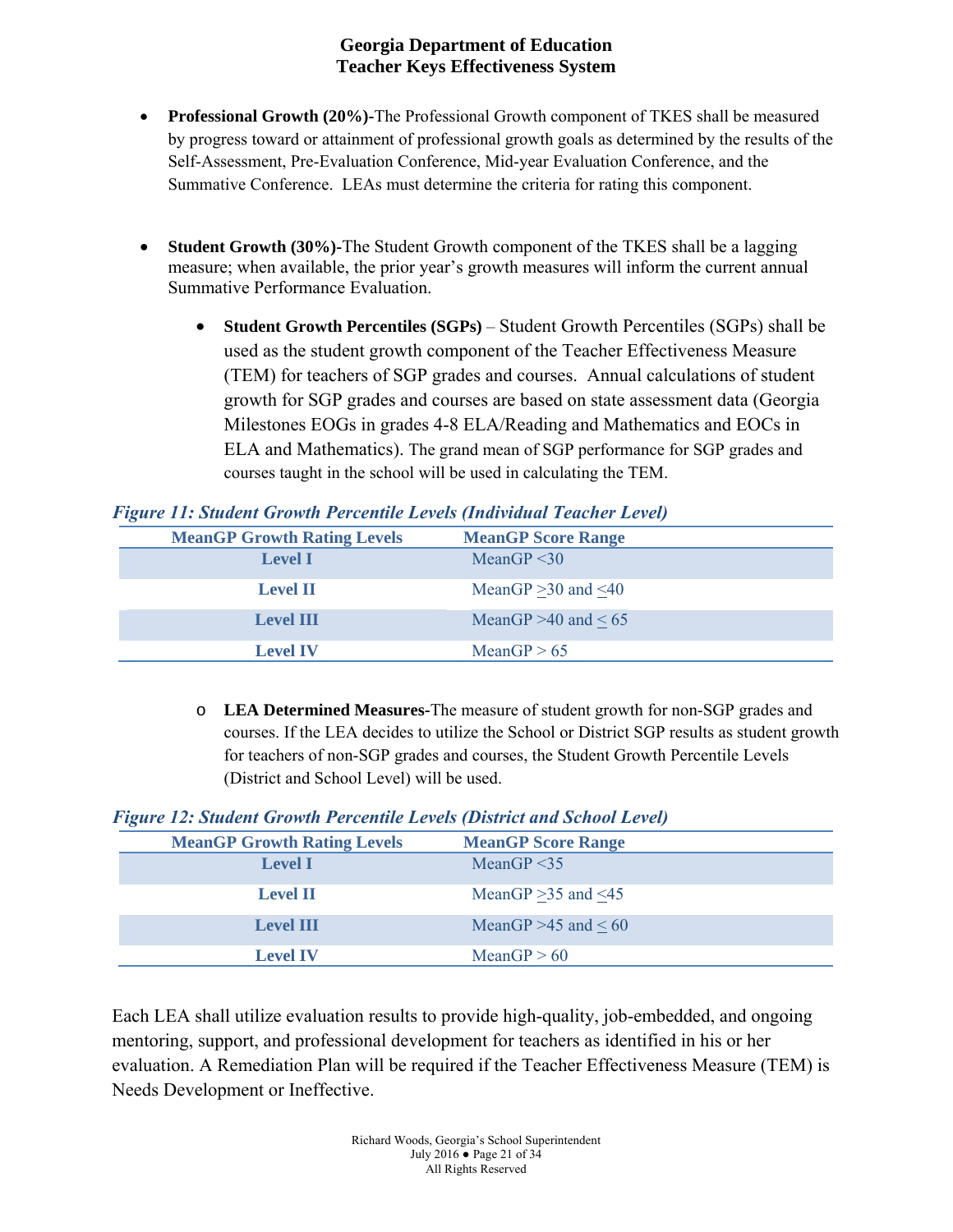The following bullets relate to the TEM.

- Teachers are permitted to use the school district's local complaint process to file grievances related to procedural deficiencies on the part of the local school system or charter school in conducting TKES evaluations. A teacher's performance rating(s), professional growth goal(s) and/or plan(s), and job performance cannot be disputed through the complaint process.
- Districts must determine the definition of extended leave as it applies to the use of Student Growth data in a TEM (Annual Evaluation). Teachers must be notified of this criteria no later than the last day of the first school month.
- When Student Growth data are not available, the TAPS rating will inform the Summative Performance Evaluation rating and will constitute the annual evaluation and the teacher will not receive a TEM.
- Teachers who are contracted as 49% employees and teachers who are employed for 90 days or less will receive an adjusted TAPS process consisting of, at a minimum, one Formative Assessment, a Summative Performance Evaluation, and applicable conferences. If Student Growth data are available, a TEM (Annual Evaluation) will be generated.
- For student growth measures, a student must be in attendance for 90% of the course for the data to be included in the calculation of the teacher's TEM. A teacher must have a minimum of 15 student measures for growth to be included in the TEM. Principals and superintendents will verify student attendance and teacher assignments.
- Student Growth Data shall be a lagging measure; when available, the prior year's growth measures will inform the current year's TEM.
- District Roster Verification processes will be determined by the LEA. The GaDOE State Data Collection process will ensure accurate student/teacher linkages for the purposes of evaluating teachers' effectiveness. It is highly recommended that districts provide teachers the opportunity to periodically verify their rosters. This may be part of the district FTE verification process.
- Each teacher of record, assistant principal, and principal shall be evaluated on his or her own individual merit and neither the state board of education, a local school system, nor a charter school shall impose or require any quota system or predetermined distribution of ratings for teachers of record, assistant principals, or principals.
- Teachers are permitted to use the school district's local complaint process to file grievances related to procedural deficiencies on the part of the local school system or charter school in conducting TKES evaluations. A teacher's performance rating(s), professional development plan(s), and job performance cannot be disputed through the complaint process.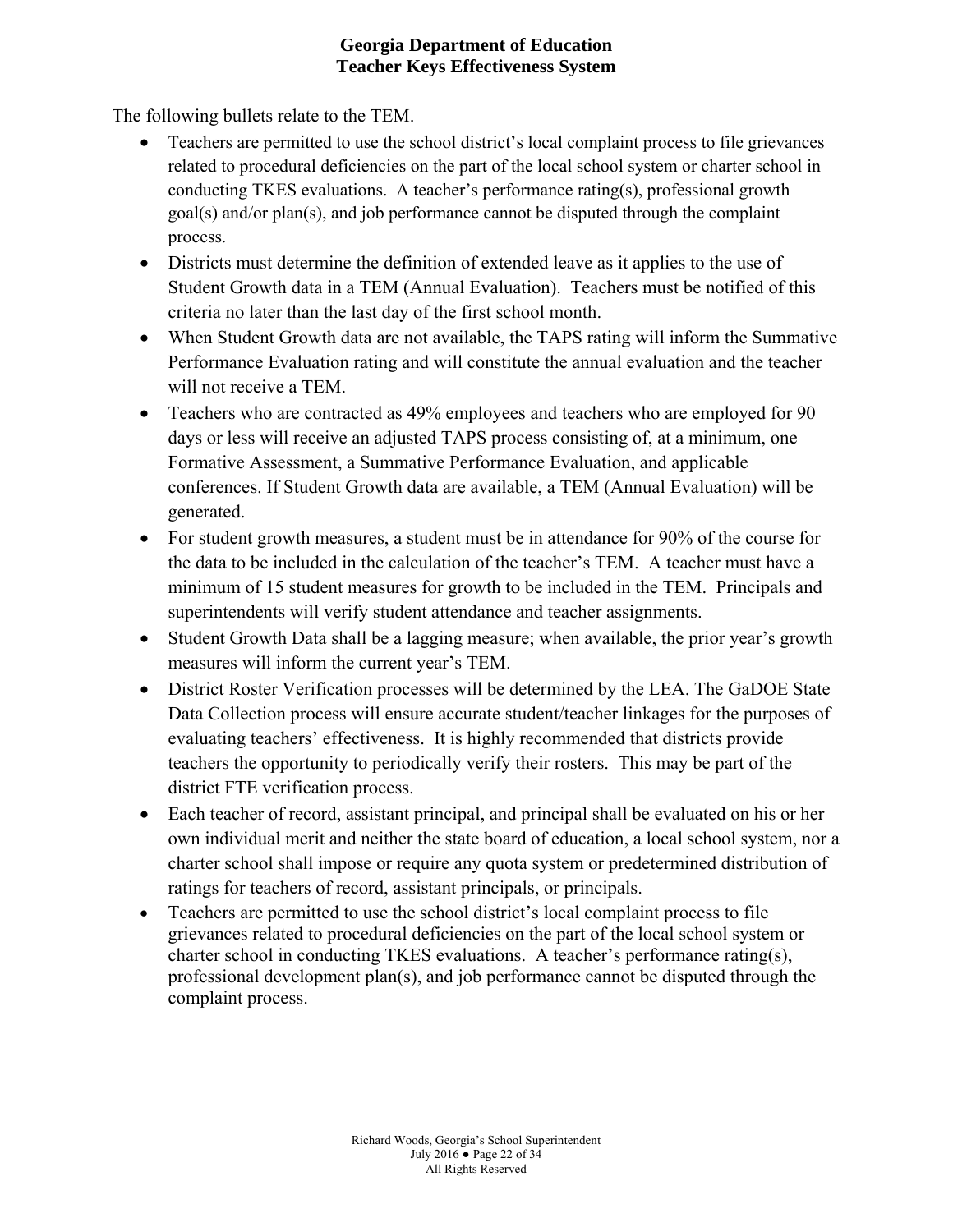## **Part V: TKES Logistics**

The TKES Logistics section encompasses two major topics:

- Positions to be Evaluated
- TKES Program Delivery Models and Accountability

## **Positions to be Evaluated**

The Teacher Keys Effectiveness System is designed for use with all teachers of record, grades Pre-K through 12, who are full-time or part-time. For this purpose, teachers of record are educators who are responsible for a specified portion of a student's learning within a course aligned to performance measures.

TKES is **not** designed to be used with personnel in positions identified as *Contributing Professionals* unless they are required by the LEA to provide direct instruction to students. LEAs should continue to use appropriate instruments to evaluate the following positions designated as **C***ontributing Professionals*.

*Contributing Professionals* include but are not limited to:

- Adaptive Physical Education Teachers
- Behavior Interventionists
- Behavior Specialists
- Career Technical Instruction (CTI)
- Graduation Coaches
- Guidance Counselors\*
- Gifted Collaborative
- Gifted Instructional Facilitator
- Hospital/Homebound Teachers
- In-school Suspension Teachers
- Instructional Coaches / Instructional Lead Teachers / Academic Coaches who do **not** have responsibility for direct instruction
- Instructional Technology Specialists
- Interpreters (sign language and other language)
- Mobility Training Specialists
- Occupational Therapists
- Paraprofessionals, even if certified
- Physical Therapists
- Psychologists\*
- School Social Workers
- Special Education Coordinators / Case Managers who do **not** provide direct instruction
- Speech Language Pathologists
- Teachers on Special Assignment who do **not** have responsibility for direct instruction
- Translators
- Virtual School Teachers who do not provide direct instruction to students
- Work-based Learning

• Media Specialists\*

\*Though GaDOE did not develop nor endorse evaluation systems for these positions, documents exist and are available from the professional organizations.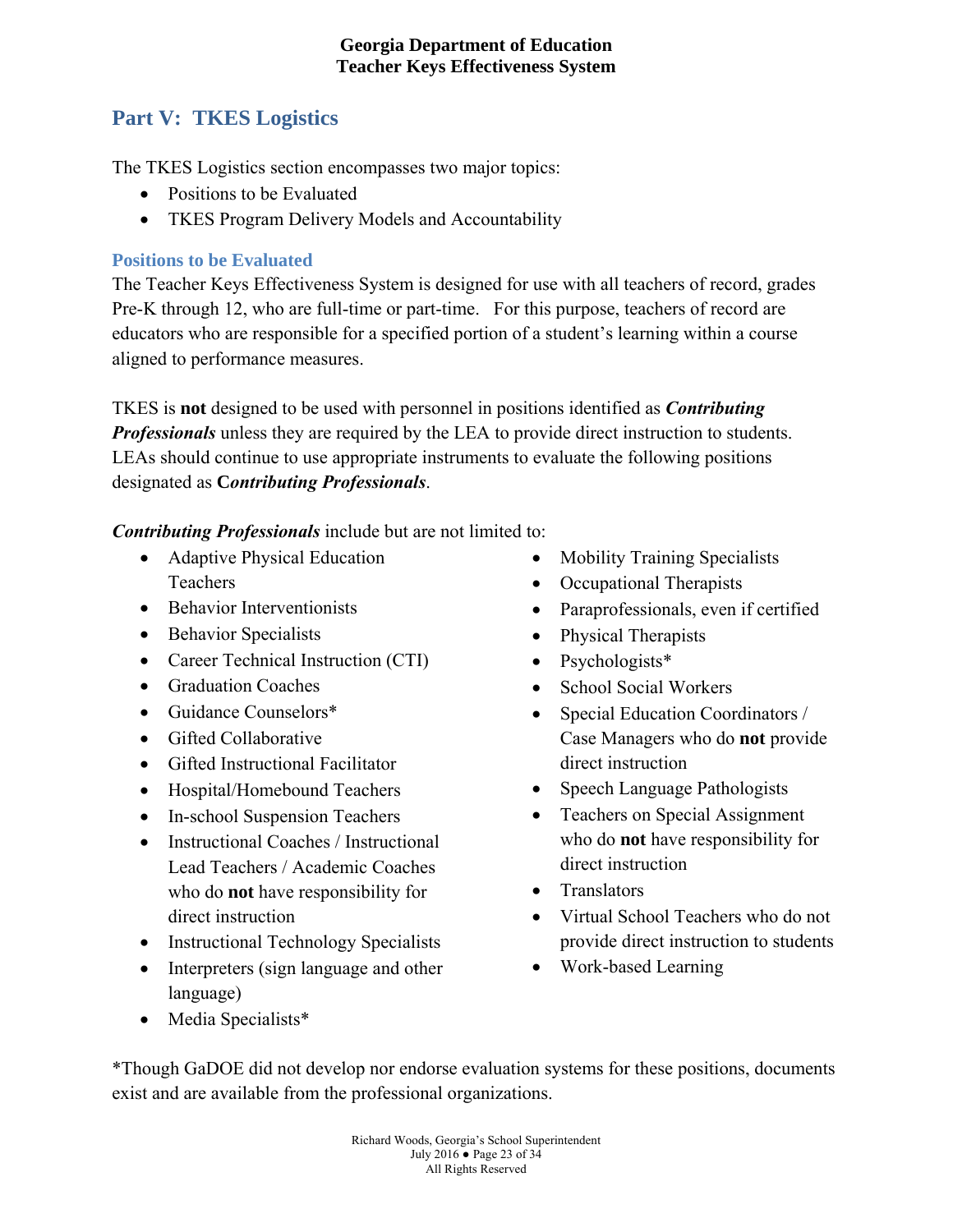## **Part VI: GaDOE TLE Electronic Platform**

The GaDOE TLE Electronic Platform shall provide web-based access to multiple components of the Teacher Keys Effectiveness System. The GaDOE TLE Electronic Platform will be provided to school LEAs and schools; however, a school LEA may choose to use a GaDOE approved data system.

The GaDOE TLE Electronic Platform can be accessed at https://tle.gadoe.org. The User Guides tab provides detailed instructions for both teachers and evaluators to utilize the platform to effectively complete the TKES process.

In the platform, the following will be provided.

- TAPS Formative and Summative Evaluation ratings
- Student Growth Percentile (SGP) summary results
- Teacher Effectiveness Measure (Annual Evaluation)
- Conference Tools (Pre-Conference, Mid-Year Conference, Summative Conference)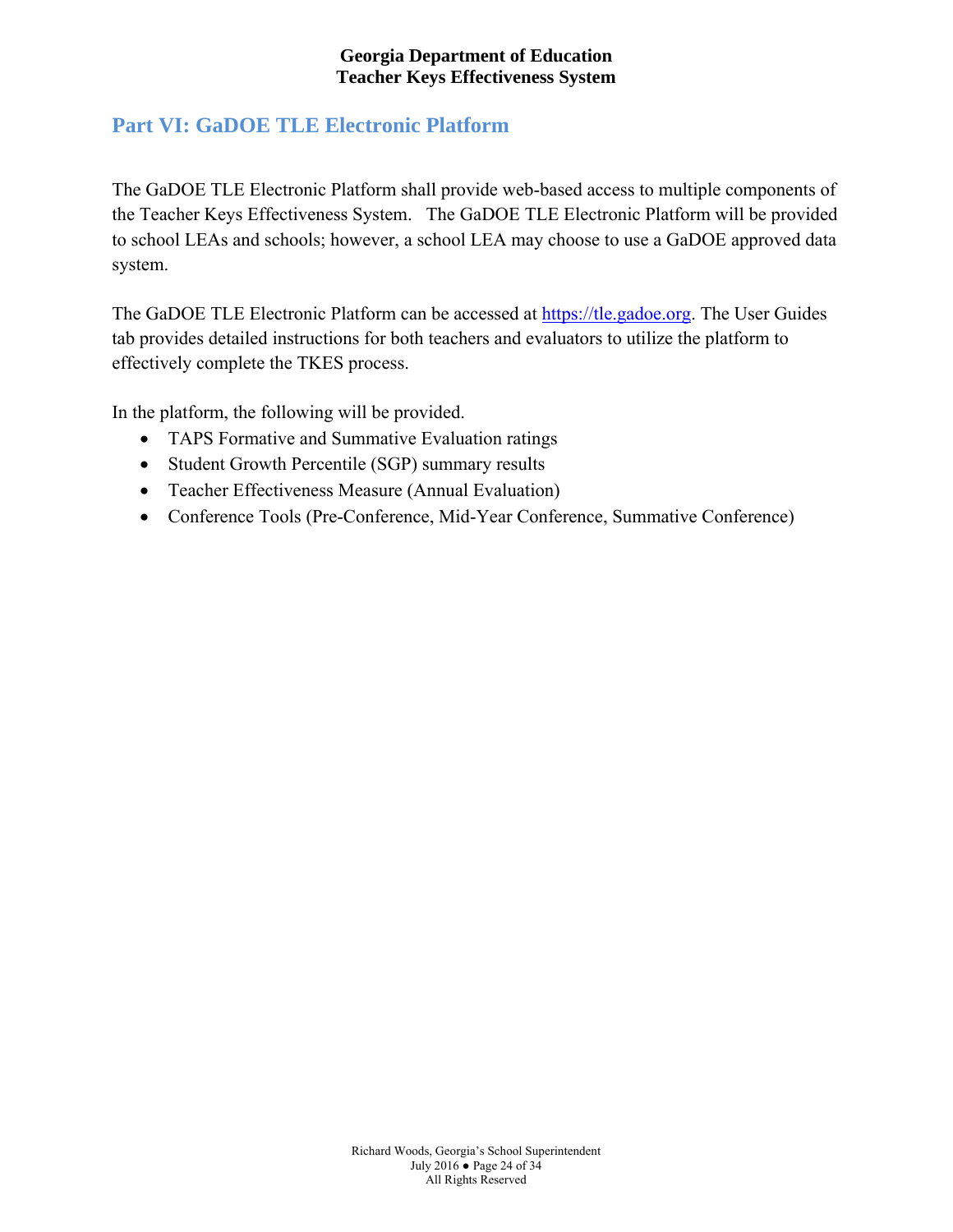## **Appendix: TAPS Performance Standards and Performance Appraisal Rubrics**

## **Performance Standard 1: Professional Knowledge**

*The teacher demonstrates an understanding of the curriculum, subject content, pedagogical knowledge, and the needs of students by providing relevant learning experiences.*

#### **Sample Performance Indicators**

*Examples may include, but are not limited to:*

- Addresses appropriate curriculum standards and integrates key content elements.
- Facilitates students' use of higher-level thinking skills in instruction.
- Demonstrates ability to link present content with past and future learning experiences, other subject areas, and real world experiences and applications.
- Demonstrates accurate, deep, and current knowledge of subject matter.
- $\bullet$  Exhibits pedagogical skills relevant to the subject area(s) taught and best practices based on current research.
- Bases instruction on goals that reflect high expectations for all students and a clear understanding of the curriculum.
- Displays an understanding of the intellectual, social, emotional, and physical development of the age group.

| Level IV                                        | Level III                       | Level II                    | Level I                    |
|-------------------------------------------------|---------------------------------|-----------------------------|----------------------------|
| In addition to meeting the                      | Level III is the expected level |                             |                            |
| requirements for Level III                      | of performance.                 |                             |                            |
| The teacher continually                         | The teacher consistently        | The teacher inconsistently  | The teacher inadequately   |
| demonstrates extensive                          | demonstrates an                 | demonstrates                | demonstrates               |
| content and pedagogical                         | understanding of the            | understanding of            | understanding of           |
| knowledge, enriches the                         | curriculum, subject             | curriculum, subject         | curriculum, subject        |
| curriculum, and guides                          | content, pedagogical            | content, pedagogical        | content, pedagogical       |
| others in enriching the                         | knowledge, and the needs        | knowledge, and student      | knowledge and student      |
| curriculum. (Teachers rated                     | of students by providing        | needs, or lacks fluidity in | needs, or does not use the |
| as Level IV continually seek ways               | relevant learning               | using the knowledge in      | knowledge in practice.     |
| to serve as role models or<br>teacher leaders.) | experiences.                    | practice.                   |                            |
|                                                 |                                 |                             |                            |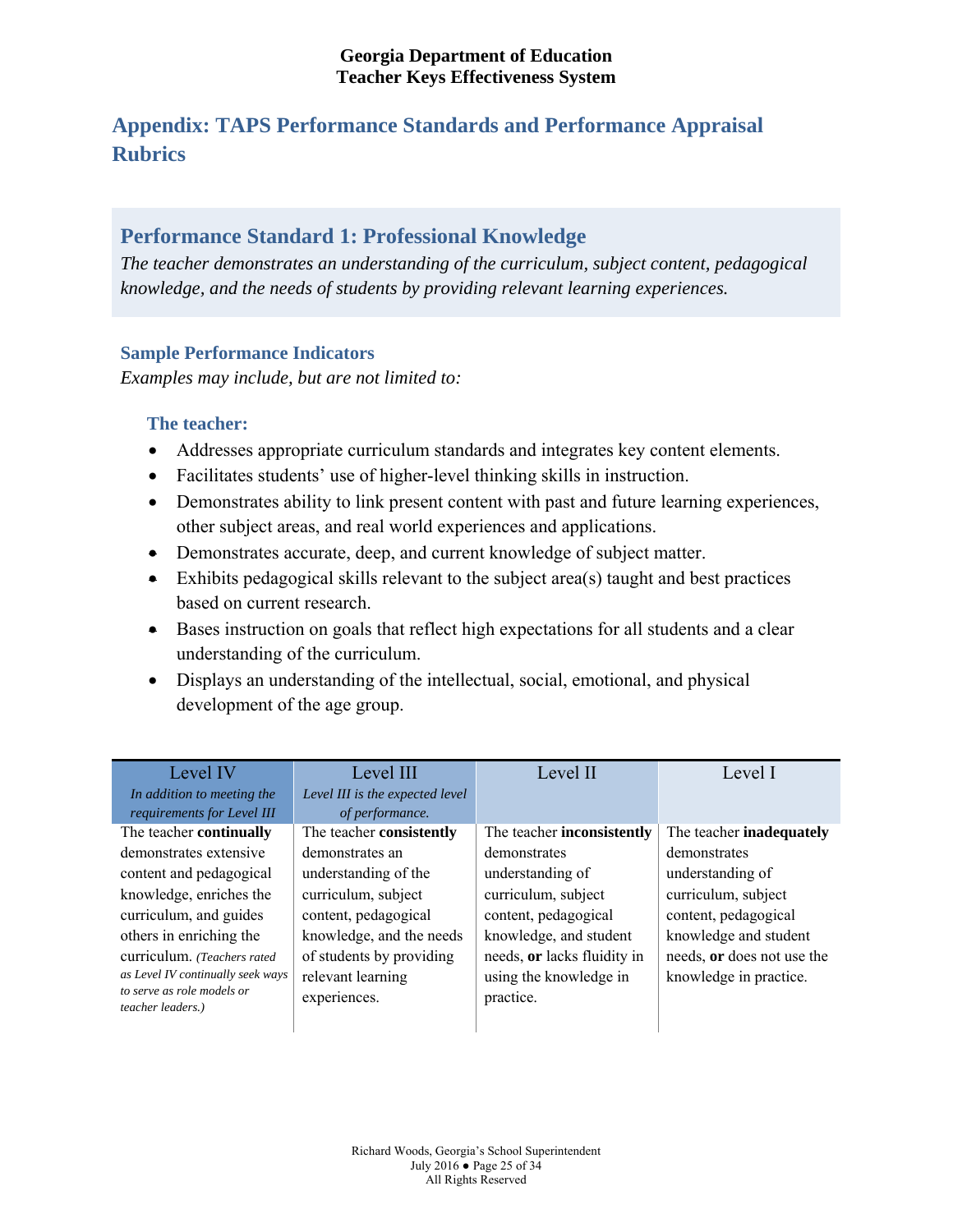## **Performance Standard 2: Instructional Planning**

*The teacher plans using state and local school district curricula and standards, effective strategies, resources, and data to address the differentiated needs of all students.*

#### **Sample Performance Indicators**

*Examples may include, but are not limited to:*

- Analyzes and uses student learning data to inform planning.
- Develops plans that are clear, logical, sequential, and integrated across the curriculum (*e.g.,* long-term goals, lesson plans, and syllabi).
- Plans instruction effectively for content mastery, pacing, and transitions.
- Plans for instruction to meet the needs of all students.
- Aligns and connects lesson objectives to state and local school district curricula and standards, and student learning needs.
- Develops appropriate course, unit, and daily plans, and is able to adapt plans when needed.

| Level IV                          | Level III                       | Level II                    | Level I                           |
|-----------------------------------|---------------------------------|-----------------------------|-----------------------------------|
| In addition to meeting the        | Level III is the expected level |                             |                                   |
| requirements for Level III        | of performance.                 |                             |                                   |
| The teacher continually           | The teacher consistently        | The teacher inconsistently  | The teacher <b>does not</b> plan, |
| seeks and uses multiple           | plans using state and local     | uses state and local school | or plans without                  |
| data and real world               | school district curricula       | district curricula and      | adequately using state and        |
| resources to plan                 | and standards, effective        | standards, or               | local school district             |
| differentiated instruction        | strategies, resources, and      | inconsistently uses         | curricula and standards, or       |
| to meet the individual            | data to address the             | effective strategies,       | without using effective           |
| student needs and interests       | differentiated needs of all     | resources, or data in       | strategies, resources, or         |
| in order to promote               | students.                       | planning to meet the needs  | data to meet the needs of         |
| student accountability and        |                                 | of all students.            | all students.                     |
| engagement. (Teachers rated       |                                 |                             |                                   |
| as Level IV continually seek ways |                                 |                             |                                   |
| to serve as role models or        |                                 |                             |                                   |
| teacher leaders.)                 |                                 |                             |                                   |
|                                   |                                 |                             |                                   |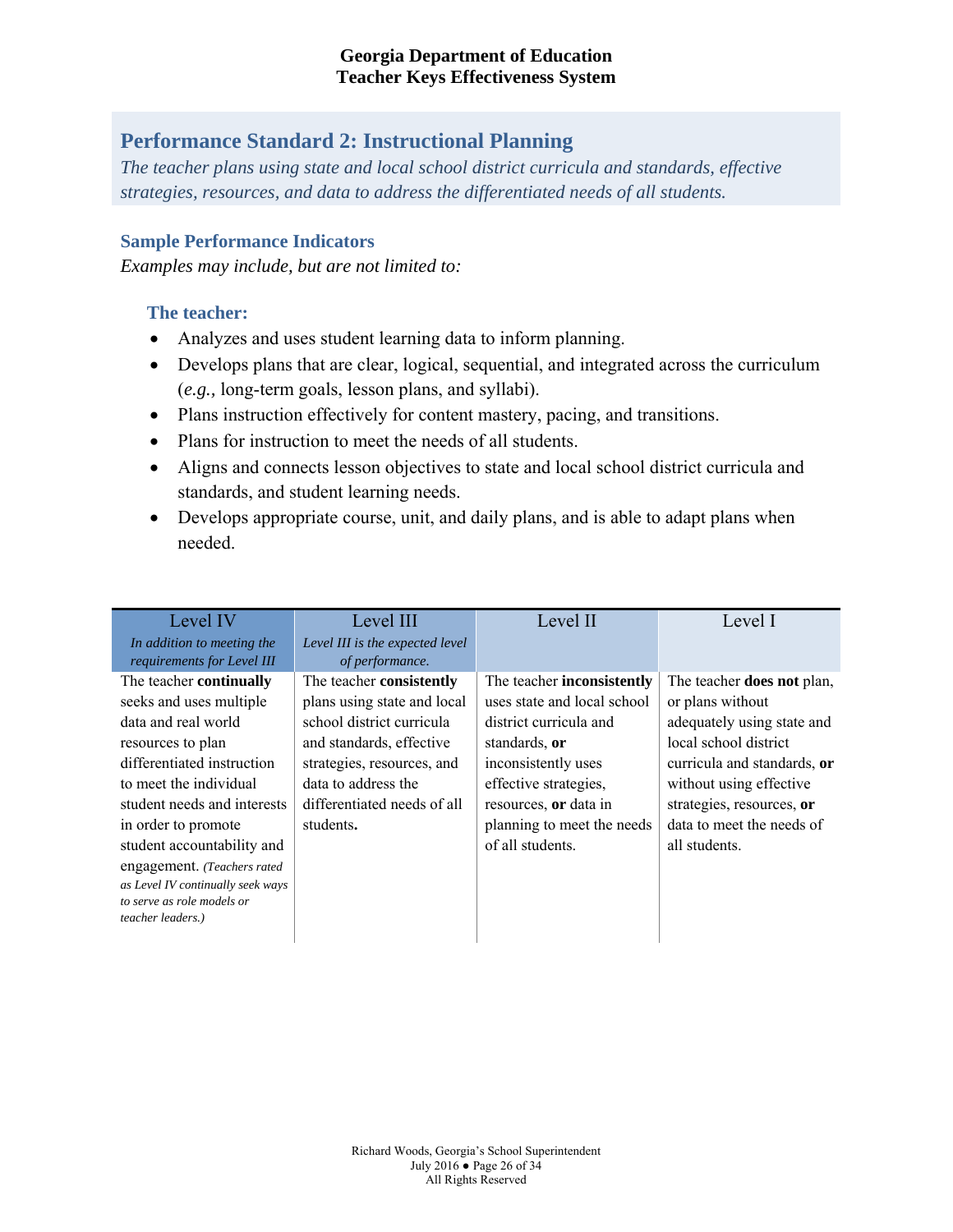## **Performance Standard 3: Instructional Strategies**

*The teacher promotes student learning by using research-based instructional strategies relevant to the content to engage students in active learning and to facilitate the students' acquisition of key knowledge and skills.*

#### **Sample Performance Indicators**

*Examples may include, but are not limited to:*

- Engages students in active learning and maintains interest.
- Builds upon students' existing knowledge and skills.
- Reinforces learning goals consistently throughout the lesson.
- Uses a variety of research-based instructional strategies and resources.
- Effectively uses appropriate instructional technology to enhance student learning.
- Communicates and presents material clearly, and checks for understanding.
- Develops higher-order thinking through questioning and problem-solving activities.
- Engages students in authentic learning by providing real-life examples and interdisciplinary connections.

| Level IV                           | Level III                       | Level II                          | Level I                         |
|------------------------------------|---------------------------------|-----------------------------------|---------------------------------|
| In addition to meeting the         | Level III is the expected level |                                   |                                 |
| requirements for Level III         | of performance.                 |                                   |                                 |
| The teacher continually            | The teacher consistently        | The teacher <b>inconsistently</b> | The teacher <b>does not</b> use |
| facilitates students'              | promotes student learning       | uses-research-based               | research-based                  |
| engagement in                      | by using research-based         | instructional strategies.         | instructional strategies, nor   |
| metacognitive learning,            | instructional strategies        | The strategies used are           | are the instructional           |
| higher-order thinking              | relevant to the content to      | sometimes not appropriate         | strategies relevant to the      |
| skills, and application of         | engage students in active       | for the content area or for       | content area. The               |
| learning in current and            | learning, and to facilitate     | engaging students in active       | strategies do not engage        |
| relevant ways. (Teachers           | the students' acquisition of    | learning or for the               | students in active learning     |
| rated as Level IV continually seek | key skills.                     | acquisition of key skills.        | or acquisition of key           |
| ways to serve as role models or    |                                 |                                   | skills.                         |
| teacher leaders.)                  |                                 |                                   |                                 |
|                                    |                                 |                                   |                                 |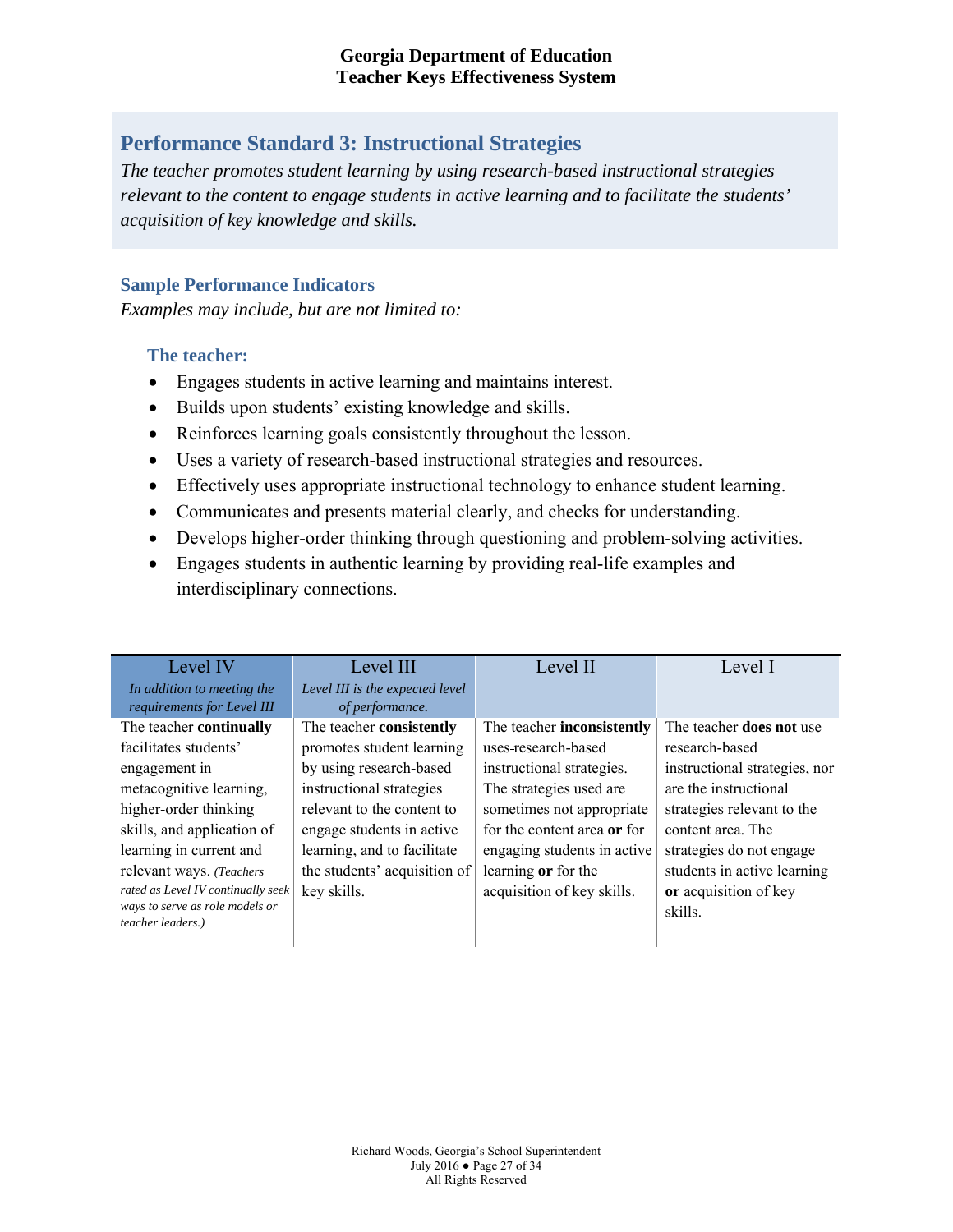## **Performance Standard 4: Differentiated Instruction**

*The teacher challenges and supports each student's learning by providing appropriate content and developing skills which address individual learning differences.*

#### **Sample Performance Indicators**

*Examples may include, but are not limited to:*

- Differentiates the instructional content, process, product, and learning environment to meet individual developmental needs.
- Provides remediation, enrichment, and acceleration to further student understanding of material.
- Uses flexible grouping strategies to encourage appropriate peer interaction and to accommodate learning needs/goals.
- Uses diagnostic, formative, and summative assessment data to inform instructional modifications for individual students.
- Develops critical and creative thinking by providing activities at the appropriate level of challenge for students.
- Demonstrates high learning expectations for all students commensurate with their developmental levels.

| Level IV                          | Level III                       | Level II                          | Level I                     |
|-----------------------------------|---------------------------------|-----------------------------------|-----------------------------|
| In addition to meeting the        | Level III is the expected level |                                   |                             |
| requirements for Level III        | of performance.                 |                                   |                             |
| The teacher continually           | The teacher consistently        | The teacher <b>inconsistently</b> | The teacher <b>does not</b> |
| facilitates each student's        | challenges and supports         | challenges students by            | challenge students by       |
| opportunities to learn by         | each student's learning by      | providing appropriate             | providing appropriate       |
| engaging him/her in               | providing appropriate           | content or by developing          | content or by developing    |
| critical and creative             | content and developing          | skills which address              | skills which address        |
| thinking and challenging          | skills which address            | individual learning               | individual learning         |
| activities tailored to            | individual learning             | differences.                      | differences.                |
| address individual learning       | differences.                    |                                   |                             |
| needs and interests.              |                                 |                                   |                             |
| (Teachers rated as Level IV       |                                 |                                   |                             |
| continually seek ways to serve as |                                 |                                   |                             |
| role models or teacher leaders.)  |                                 |                                   |                             |
|                                   |                                 |                                   |                             |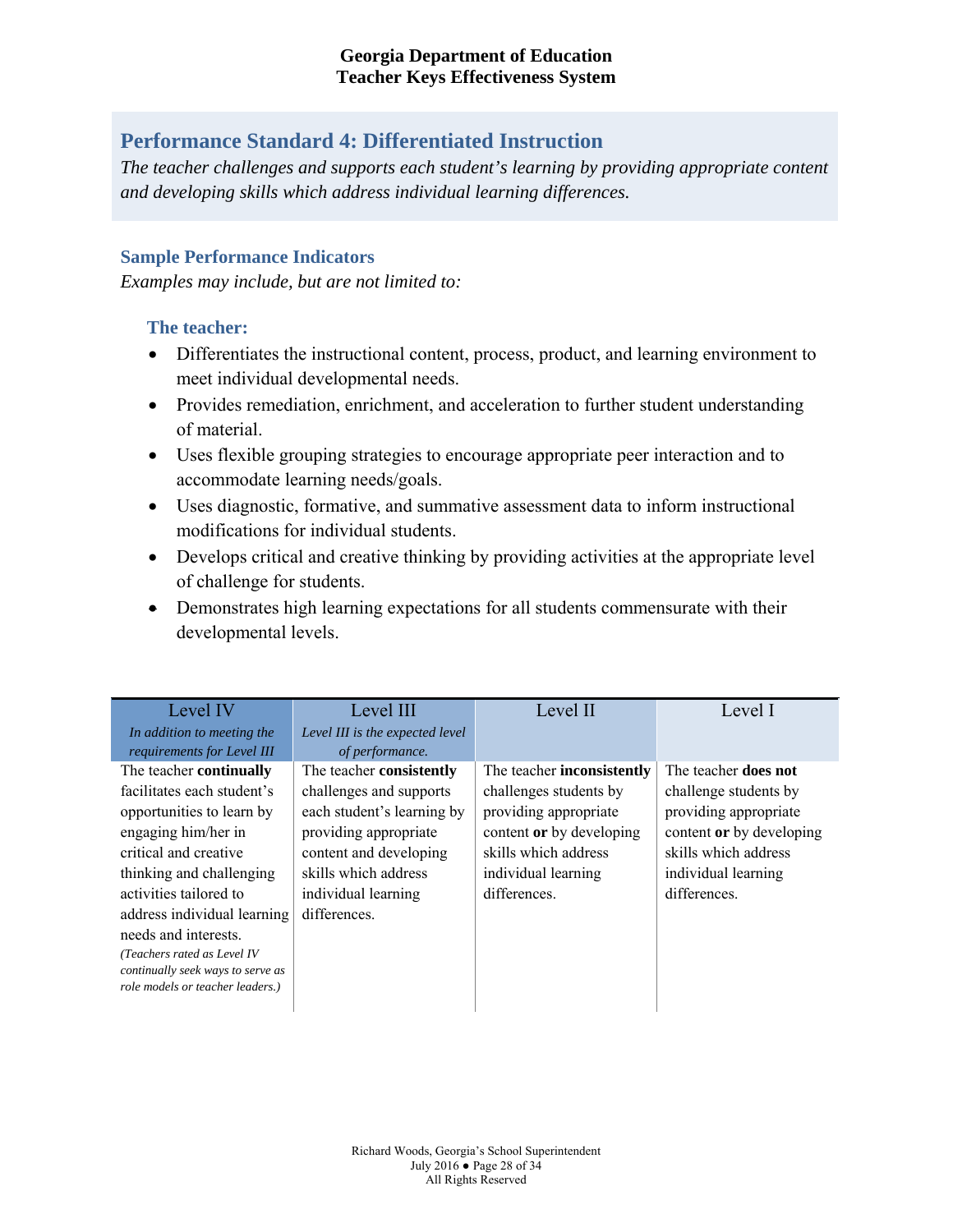## **Performance Standard 5: Assessment Strategies**

*The teacher systematically chooses a variety of diagnostic, formative, and summative assessment strategies and instruments that are valid and appropriate for the content and student population.*

#### **Sample Performance Indicators**

*Examples may include, but are not limited to:*

- Aligns student assessment with the established curriculum and benchmarks.
- Involves students in setting learning goals and monitoring their own progress.
- Varies and modifies assessments to determine individual student needs and progress.
- Uses formal and informal assessments for diagnostic, formative, and summative purposes.
- Uses grading practices that report final mastery in relationship to content goals and objectives.
- Uses assessment techniques that are appropriate for the developmental level of students.
- Collaborates with others to develop common assessments, when appropriate.

| Level IV                          | Level III                       | Level II                   | Level I                      |
|-----------------------------------|---------------------------------|----------------------------|------------------------------|
| In addition to meeting the        | Level III is the expected level |                            |                              |
| requirements for Level III        | of performance.                 |                            |                              |
| The teacher <b>continually</b>    | The teacher systematically      | The teacher                | The teacher chooses an       |
| demonstrates expertise            | and consistently chooses        | inconsistently chooses a   | <b>inadequate</b> variety of |
| and leads others to               | a variety of diagnostic,        | variety of diagnostic,     | diagnostic, formative, and   |
| determine and develop a           | formative, and summative        | formative, and summative   | summative assessment         |
| variety of strategies and         | assessment strategies and       | assessment strategies or   | strategies or the            |
| instruments that are valid        | instruments that are valid      | the instruments are        | instruments are not          |
| and appropriate for the           | and appropriate for the         | sometimes not appropriate  | appropriate for the content  |
| content and student               | content and student             | for the content or student | or student population.       |
| population and guides             | population.                     | population.                |                              |
| students to monitor and           |                                 |                            |                              |
| reflect on their own              |                                 |                            |                              |
| academic progress.                |                                 |                            |                              |
| (Teachers rated as Level IV       |                                 |                            |                              |
| continually seek ways to serve as |                                 |                            |                              |
| role models or teacher leaders.)  |                                 |                            |                              |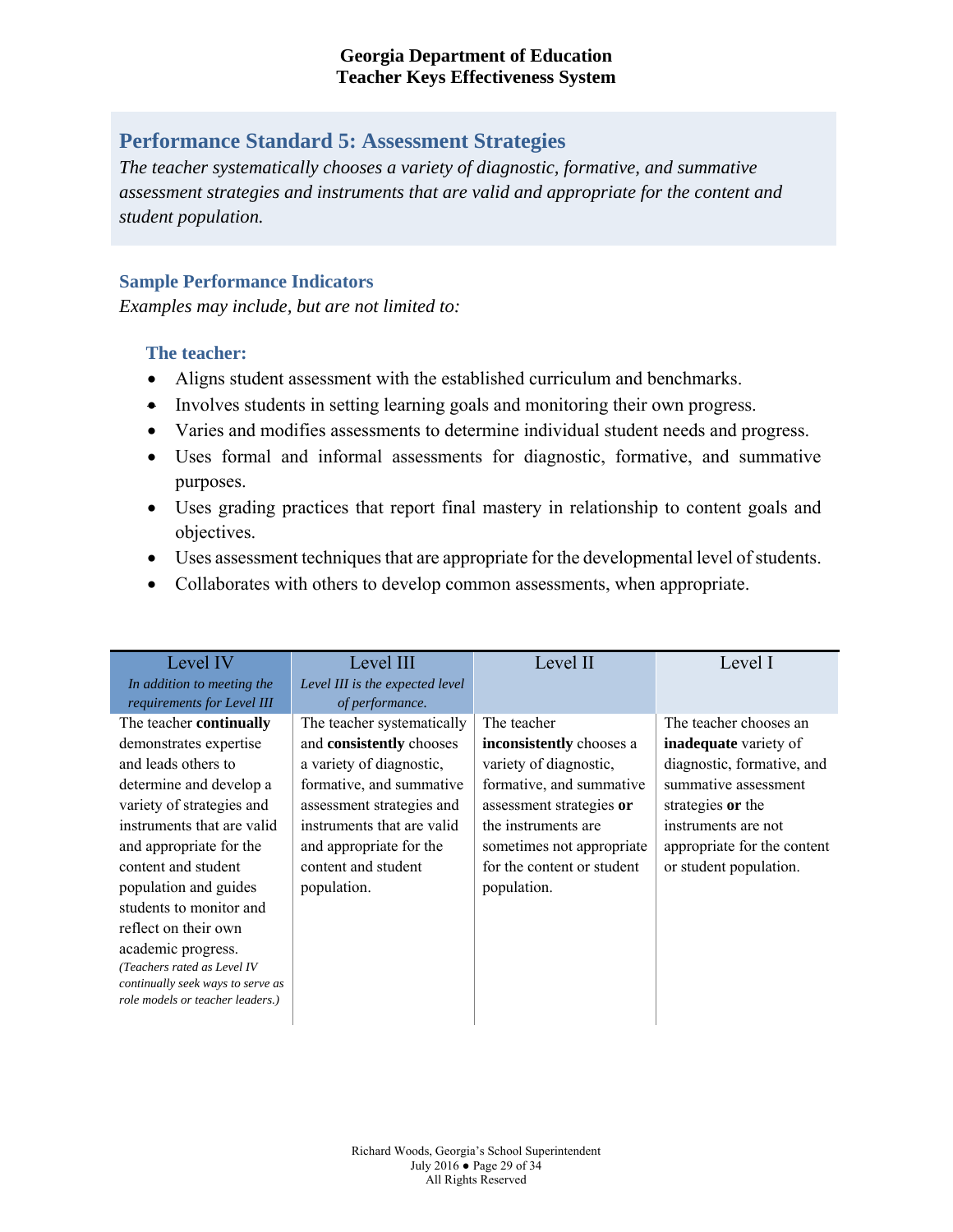## **Performance Standard 6: Assessment Uses**

*The teacher systematically gathers, analyzes, and uses relevant data to measure student progress, to inform instructional content and delivery methods, and to provide timely and constructive feedback to both students and parents.*

#### **Sample Performance Indicators**

*Examples may include, but are not limited to:*

- Uses diagnostic assessment data to develop learning goals for students, to differentiate instruction, and to document learning.
- Plans a variety of formal and informal assessments aligned with instructional results to measure student mastery of learning objectives.
- Uses assessment tools for both formative and summative purposes to inform, guide, and adjust instruction.
- Systematically analyzes and uses data to measure student progress, to design appropriate interventions, and to inform long- and short-term instructional decisions.
- Shares accurate results of student progress with students, parents, and key school personnel.
- Provides constructive and frequent feedback to students on their progress toward their learning goals.
- Teaches students how to self-assess and to use metacognitive strategies in support of lifelong learning.

| Level IV                          | Level III                       | Level II                          | Level I                     |
|-----------------------------------|---------------------------------|-----------------------------------|-----------------------------|
| In addition to meeting the        | Level III is the expected level |                                   |                             |
| requirements for Level III        | of performance.                 |                                   |                             |
| The teacher continually           | The teacher systematically      | The teacher <b>inconsistently</b> | The teacher <b>does not</b> |
| demonstrates expertise in         | and consistently gathers,       | gathers, analyzes, or uses        | gather, analyze, or use     |
| using data to measure             | analyzes, and uses              | relevant data to measure          | relevant data to measure    |
| student progress and leads        | relevant data to measure        | student progress,                 | student progress, to        |
| others in the effective use       | student progress, to            | inconsistently uses data to       | inform instructional        |
| of data to inform                 | inform instructional            | inform instructional              | content and delivery        |
| instructional decisions.          | content and delivery            | content and delivery              | methods, or to provide      |
| (Teachers rated as Level IV       | methods, and to provide         | methods, or inconsistently        | feedback in a constructive  |
| continually seek ways to serve as | timely and constructive         | provides timely or                | or timely manner.           |
| role models or teacher leaders.)  | feedback to both students       | constructive feedback.            |                             |
|                                   | and parents.                    |                                   |                             |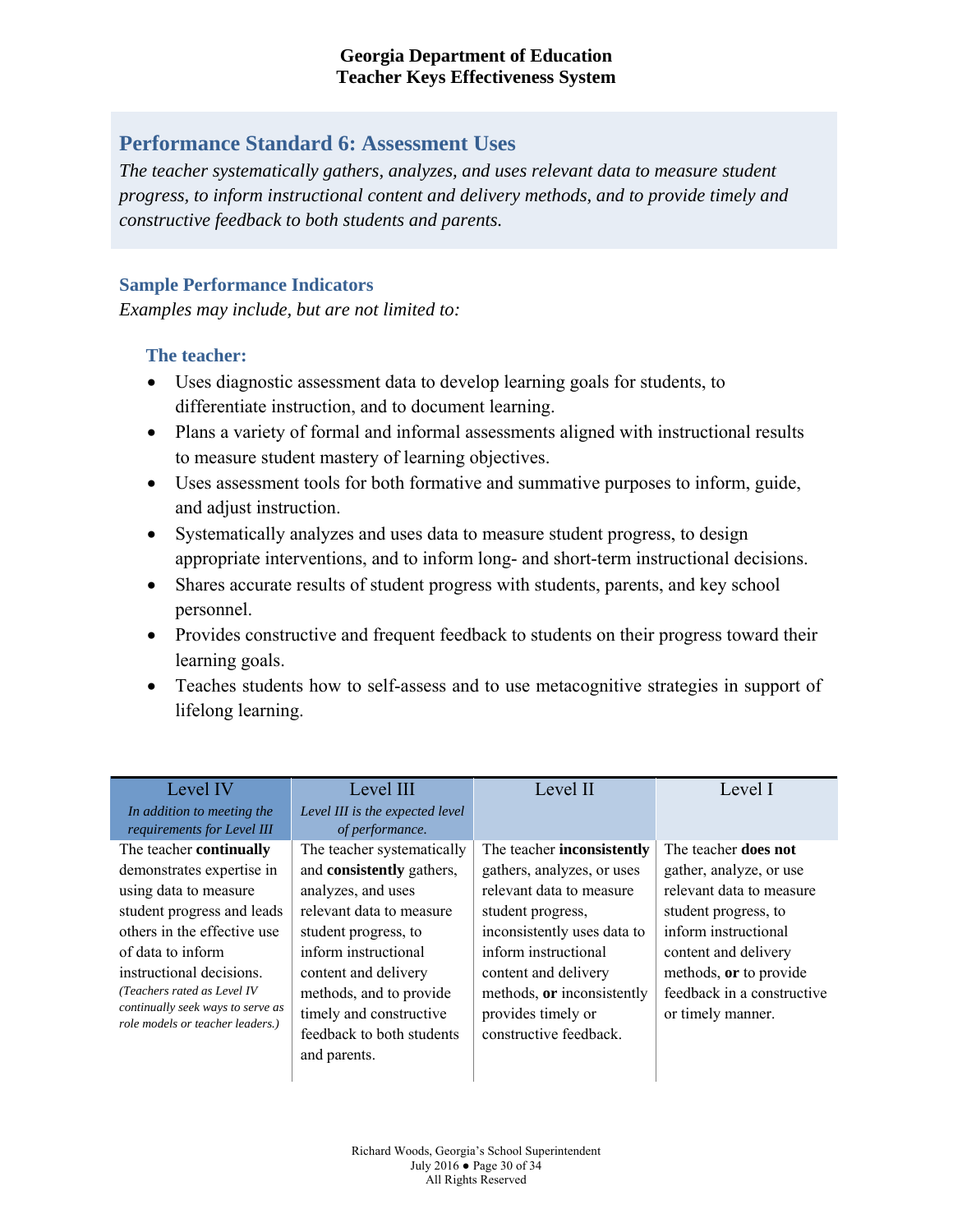## **Performance Standard 7: Positive Learning Environment**

*The teacher provides a well-managed, safe, and orderly environment that is conducive to learning and encourages respect for all.*

#### **Sample Performance Indicators**

*Examples may include, but are not limited to:*

- Responds to disruptions in a timely, appropriate manner.
- Establishes clear expectations for classroom rules, routines, and procedures and enforces them consistently and appropriately.
- Models caring, fairness, respect, and enthusiasm for learning.
- Promotes a climate of trust and teamwork within the classroom.
- Promotes respect for and understanding of students' diversity, including but not limited to – race, color, religion, sex, national origin, or disability.
- Actively listens and pays attention to students' needs and responses.
- Creates a warm, attractive, inviting, and supportive classroom environment.
- Arranges the classroom materials and resources to facilitate group and individual activities.

| Level IV                          | Level III                       | Level II                          | Level I                   |
|-----------------------------------|---------------------------------|-----------------------------------|---------------------------|
| In addition to meeting the        | Level III is the expected level |                                   |                           |
| requirements for Level III        | of performance.                 |                                   |                           |
| The teacher continually           | The teacher consistently        | The teacher <b>inconsistently</b> | The teacher inadequately  |
| engages students in a             | provides a well-managed,        | provides a well-managed,          | addresses student         |
| collaborative and self-           | safe, and orderly               | safe, and orderly                 | behavior, displays a      |
| directed learning                 | environment that is             | environment that is               | negative attitude toward  |
| environment where                 | conducive to learning and       | conducive to learning and         | students, ignores safety  |
| students are encouraged to        | encourages respect for all.     | encourages respect for all.       | standards, or does not    |
| take risks and ownership          |                                 |                                   | otherwise provide an      |
| of their own learning             |                                 |                                   | orderly environment that  |
| behavior. (Teachers rated as      |                                 |                                   | is conducive to learning  |
| Level IV continually seek ways to |                                 |                                   | or encourages respect for |
| serve as role models or teacher   |                                 |                                   | all.                      |
| leaders.)                         |                                 |                                   |                           |
|                                   |                                 |                                   |                           |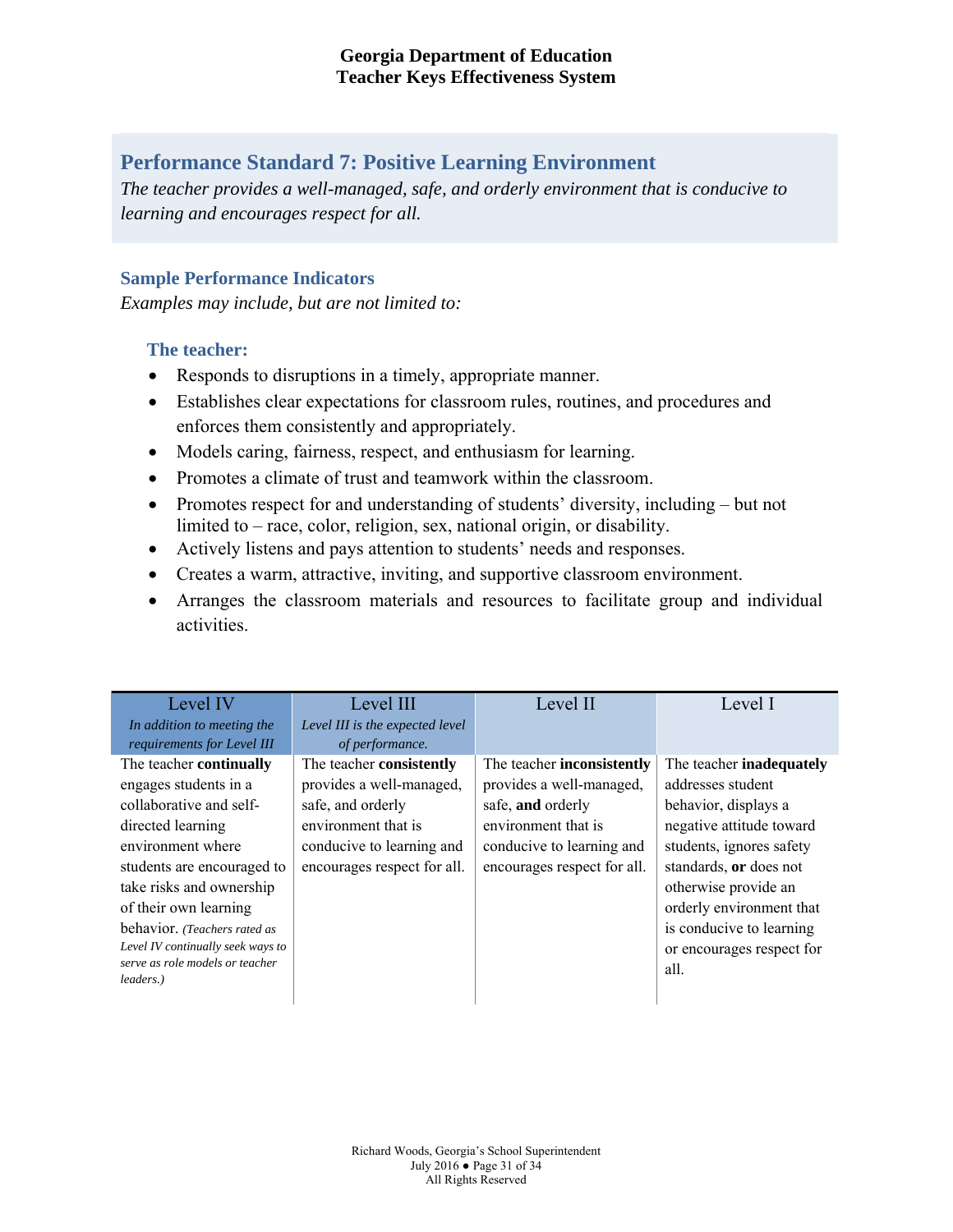## **Performance Standard 8: Academically Challenging Environment**

*The teacher creates a student-centered, academic environment in which teaching and learning occur at high levels and students are self-directed learners.*

#### **Sample Performance Indicators**

*Examples may include, but are not limited to:*

- Maximizes instructional time.
- Conveys the message that mistakes should be embraced as a valuable part of learning.
- Encourages productivity by providing students with appropriately challenging and relevant material and assignments.
- Provides transitions that minimize loss of instructional time.
- Communicates high, but reasonable, expectations for student learning.
- Provides academic rigor, encourages critical and creative thinking, and pushes students to achieve goals.
- Encourages students to explore new ideas and take academic risks.

| Level IV                          | Level III                       | Level II                   | Level I                     |
|-----------------------------------|---------------------------------|----------------------------|-----------------------------|
| In addition to meeting the        | Level III is the expected level |                            |                             |
| requirements for Level III        | of performance.                 |                            |                             |
| The teacher continually           | The teacher consistently        | The teacher inconsistently | The teacher <b>does not</b> |
| creates an academic               | creates a student-centered,     | provides a student-        | provide a student-          |
| learning environment              | academic environment in         | centered, academic         | centered, academic          |
| where students are                | which teaching and              | environment in which       | environment in which        |
| encouraged to set                 | learning occur at high          | teaching and learning      | teaching and learning       |
| challenging learning goals        | levels and students are         | occur at high levels or    | occur at high levels, or    |
| and tackle challenging            | self-directed learners.         | where students are self-   | where students are self-    |
| materials. (Teachers rated as     |                                 | directed learners.         | directed learners.          |
| Level IV continually seek ways to |                                 |                            |                             |
| serve as role models or teacher   |                                 |                            |                             |
| leaders.)                         |                                 |                            |                             |
|                                   |                                 |                            |                             |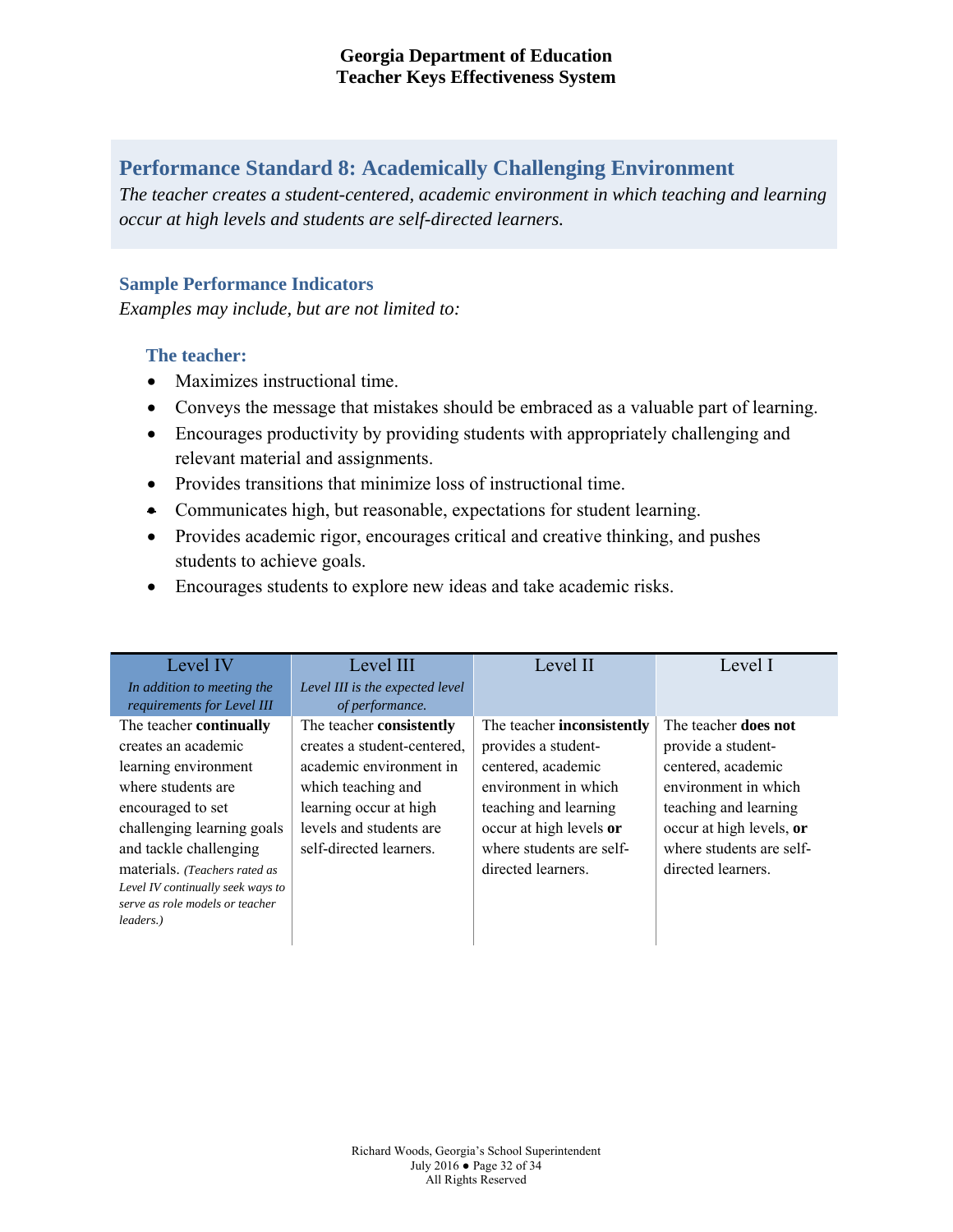## **Performance Standard 9: Professionalism**

*The teacher exhibits a commitment to professional ethics and the school's mission, participates in professional growth opportunities to support student learning, and contributes to the profession.* 

#### **Sample Performance Indicators**

*Examples may include, but are not limited to:*

#### **The teacher:**

- Carries out duties in accordance with federal and state laws, Code of Ethics, and established state and local school board policies, regulations, and practices.
- Maintains professional demeanor and behavior (*e.g.,* appearance, punctuality and attendance).
- Respects and maintains confidentiality.
- Evaluates and identifies areas of personal strengths and weaknesses related to professional skills and their impact on student learning and sets goals for improvement.
- Participates in ongoing professional growth activities based on identified areas for improvement (*e.g.,* mentoring, peer coaching, course work, conferences) and incorporates learning into classroom activities.
- Demonstrates flexibility in adapting to school change.
- Engages in activities outside the classroom intended for school and student enhancement

| Level IV                                                      | Level III                       | Level II                     | Level I                    |
|---------------------------------------------------------------|---------------------------------|------------------------------|----------------------------|
| In addition to meeting the                                    | Level III is the expected level |                              |                            |
| requirements for Level III                                    | of performance.                 |                              |                            |
| The teacher continually                                       | The teacher consistently        | The teacher inconsistently   | The teacher shows a        |
| engages in a high level of                                    | exhibits a commitment to        | supports the school's        | <b>disregard</b> toward    |
| professional growth and                                       | professional ethics and the     | mission or seldom            | professional ethics or the |
| application of skills and                                     | school's mission,               | participates in professional | school's mission or rarely |
| contributes to the                                            | participates in professional    | growth opportunities.        | takes advantage of         |
| development of others                                         | growth opportunities to         |                              | professional growth        |
| and the well-being of the                                     | support student learning,       |                              | opportunities.             |
| school and community.                                         | and contributes to the          |                              |                            |
| (Teachers rated as Level IV<br>continually seek ways to serve | profession.                     |                              |                            |
| as role models or teacher                                     |                                 |                              |                            |
| leaders.)                                                     |                                 |                              |                            |
|                                                               |                                 |                              |                            |

**Across all levels, teachers are expected to abide by the Code of Ethics**  (http://www.gapsc.com/Rules/Current/Ethics/505-6-.01.pdf).